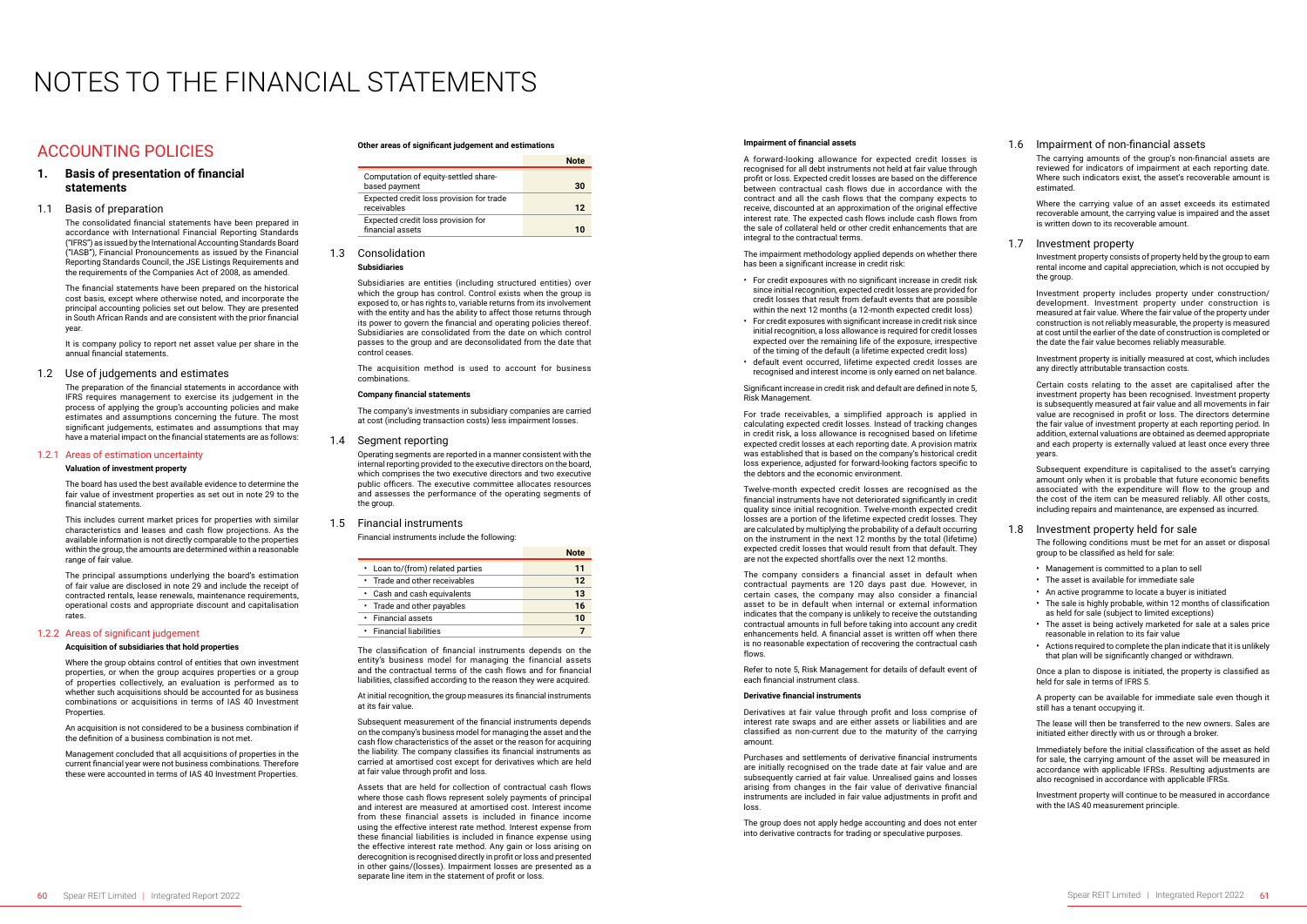### **1. Basis of presentation of financial statements** (continued)

### 1.9 IFRS 16 – Leases

#### **Where a company in the group is the lessor**

The group enters into lease agreements as a lessor with respect to its investment properties.

Leases for which the group is a lessor are classified as finance or operating leases. Whenever the terms of the lease transfer substantially all the risks and rewards of ownership to the lessee, the contract is classified as a finance lease. All other leases are classified as operating leases.

Rental income from operating leases is recognised on a straightline basis over the term of the relevant lease.

Initial direct costs incurred in negotiating and arranging an operating lease are added to the carrying amount of the leased asset and recognised on a straight-line basis over the lease term.

When a contract includes both lease and non-lease components, the group applies IFRS 15 to allocate the consideration under the contract to each component.

### **Covid-19-Related Rent Concessions**

Generally, when a lessor determines how to recognise operating lease income over the lease term, time value of money is not reflected in the calculation. If Spear granted a concession that affects the timing of payments, but not the nominal cash flows, and the concession is a lease modification, then the change in timing will not result in a change in operating lease income. This is because the allocation of total consideration to the discrete periods in the lease term does not generally consider the time value of money. The lease deferral may affect the expected credit loss recorded by the lessor as allowing the tenant additional time to pay the total consideration to reduce Spear's total credit losses.

The group, as a lessee and when considered material, recognises right-of-use assets representing its rights to use the underlying assets and lease liabilities representing its obligation to make lease payments. The group recognised a depreciation expense on the right-of-use assets and an interest expense accruing on the lease liabilities. For non-material leases, non-lease components are accounted for as operating expenses and are recognised in profit or loss as they are incurred.

In terms of recognition of income for tenants with no rental relief agreed and implemented, IFRS 16 does not require some threshold of collectability to be assessed before operating lease income may be recognised. Although an operating lessor will typically recognise operating lease income on a straight-line basis in accordance with IFRS 16.81, IFRS does not contain specific requirements that apply when there is collection uncertainty. Spear thus followed the below approach:

Contractual rental income is recognised on a straight-line basis over the term of the lease taking into account fixed escalation clauses. The recognition of straight-lining impact does not affect distributable earnings.

The recognition of operating lease income would cease when the lease contract is no longer in force, for example, if the lessor exercises its contractual right to evict a tenant on account of payment delinquency. Support for this approach in accordance with the requirements of IFRS 16 links to IFRS 16.81 (above) and the fact that IFRS 16 does not require a collectability criterion to be met in order for operating lease income to be recognised.

#### **Where a company in the group is the lessee**

### 1.10 Property, plant and equipment

Property, plant and equipment are initially recognised at cost which includes all expenditure that is directly attributable to the acquisition of the asset.

Subsequently, all property, plant and equipment are stated at historical cost less accumulated depreciation and accumulated impairment. The depreciable amount of assets is depreciated on a straight-line basis, from the date they are ready for use in the manner that management intended. The depreciation rates take into account the estimated useful life and residual values of the individual items, as follows:

| • Computer equipment     | 3 years |
|--------------------------|---------|
| • Furniture and fixtures | 6 years |
| • Motor vehicles         | 5 years |

The estimated useful lives, residual values and depreciation methods are reviewed at each reporting date.

If appropriate, adjustments are made and accounted for prospectively as a change in estimate.

#### 1.11 Share capital

Ordinary shares are classified as equity. Incremental costs directly attributable to the issue of ordinary shares are recognised as a reduction in the share capital.

Treasury shares are acquired in the open market and the cost of such shares are recognised within equity.

### 1.12 Revenue

#### **Revenue from lease agreements – IFRS 16**

Revenue comprises contractual rental income and tenant recoveries. It excludes value-added tax ("VAT").

Tenant recoveries are recognised as they are earned in line with the contractual rights in the leases.

Capitalisation of borrowing costs commences when the activities to prepare the asset are in progress and expenditures and borrowing costs are being incurred. The capitalisation rate is arrived at with reference to the actual rate for borrowings incurred for the specific asset or the weighted average cost of borrowings where the development is financed out of general funds.

Rental income received in advance is recognised as a current liability as part of trade and other payables in the statement of financial position.

Other income comprises of leasing fees, development fee income, rental loss insurance claims and distribution refunds and is exclusive of VAT. Development fee income is recognised as services are delivered on a monthly basis. Rental loss insurance claims are recognised as revenue to match the discount provided to each affected tenant. Distribution refunds consist of distributions received by a seller of a property for which they received part equity as settlement consideration and they shared in distributions relating to the period before the date of transfer of the property to the group and it was contractually agreed that the distribution will be refunded for that period before transfer. Leasing fees are recognised when a new lease in entered into.

### 1.13 Employee benefits

### **Short-term employee benefits**

Wages, salaries, paid leave and other costs of short-term employee benefits are recognised as employee benefit expenses in profit or loss in the period in which the services are rendered.

#### **Short-term incentives**

An expense is recognised in profit or loss and an accrual is raised in the statement of financial position relating to short-term bonuses where such payments can be contractually determined or an obligation has arisen from past events.

#### **Employee share scheme**

#### *Conditional Share Plan*

The group implemented and had a conditional share plan approved by shareholders. The plan is classified as an equitysettled share-based payment plan, under which it receives services from employees as consideration for equity instruments of the company.

Beneficiaries of the plan will be executives, management and employees recommended by the remuneration committee. The fair value of the employee services received in exchange for the grant of the shares is recognised as an expense on a straight-line basis over the vesting period, with a corresponding recognition in the share-based payment reserve.

The total amount expensed to profit or loss is determined by reference to the fair value of the rights to equity instruments granted, including any market performance conditions and excluding the impact of any non-market performance vesting conditions. Non-market performance vesting conditions are included in assumptions regarding the number of shares granted that are expected to vest. At the end of each reporting period, the group revises its estimates of the number of shares granted that are expected to vest and recognises the impact of any changes in profit or loss with a corresponding adjustment to equity.

The effect of all conditional shares granted is taken into account when calculating diluted earnings and diluted headline earnings per share.

Refer to note 30 for a description of the terms, the estimates used in the valuation and the accounting measurement and disclosure requirements.

#### 1.14 Income tax

The income tax expense for the period comprises current and deferred income tax and is recognised in profit or loss except to the extent that it relates to items recognised in other comprehensive income or directly in equity, in which case it will also be recognised in other comprehensive income or directly in equity as applicable. The company is a Real Estate Investment Trust ("REIT") and all subsidiaries in the group are "controlled companies" (as defined in the Income Tax Act). After deducting "qualifying distributions" from taxable income, income tax is payable on the income retained within the group and not distributed as a "qualifying distribution".

Deferred income tax is recognised, using the liability method, based on the temporary differences arising between the tax bases of assets and liabilities and their carrying values for financial reporting purposes.

Deferred income tax is not recognised if it arises from the initial recognition of an asset or liability in a transaction other than a business combination that, at the time of the transaction, affects neither accounting nor taxable profit nor loss.

Deferred income tax assets are recognised only to the extent that it is probable that future taxable profit will be available against which temporary differences can be utilised.

### 1.15 Finance income and finance costs

### **Finance income**

Finance income comprises interest earned on positive bank balances and short-term investments in an annex bond facility (notes 13 and 7).

Interest is recognised in profit or loss using the effective interest rate method.

#### **Finance costs**

Finance costs comprise interest accrued on financial liabilities and finance leases.

### 1.16 Borrowing costs

General and specific borrowing costs directly attributable to the acquisition, construction or development of qualifying assets, are capitalised as part of the cost of these assets, until they are substantially ready for their intended use. Qualifying assets are those which necessarily take a substantial period of time to get ready for their intended use.

All finance costs which are not capitalised are recognised in profit or loss.

### 1.17 Dividend distribution

Funds from operations is a measure of sustainable income and is determined in line with best practices as issued by the SA REIT Association guidelines. Dividend distributions are recognised as a liability in the statement of financial position in the period in which the dividends are declared. This is not in the reporting period to which the dividend relates.

### **2. New standards and interpretations**

At the date of approval of these consolidated financial statements, certain new accounting standards, amendments and interpretations to existing standards have been published but are not yet effective, and have not been adopted early by the entity.

Management anticipates that all of the pronouncements will be adopted in the entity's accounting policies for the first period beginning after the effective date of the pronouncement. Certain other new standards and interpretations have been issued but are not expected to have a material impact on the entity's consolidated financial statements.

### 2.1 Standards and interpretations effective and adopted in the current period

In the current period, the company has adopted standards and interpretations that are effective for the current financial period and that are relevant to its operations. Where they did not have a material effect on the company's consolidated financial statements it was therefore not detailed further.

|                                                                                                  | Date effective |
|--------------------------------------------------------------------------------------------------|----------------|
| <b>IBOR Reform and its Effects on Financial</b><br>Reporting - Phase 2                           | 1 January 2021 |
| IFRS 16 Leases (Further Amendment -<br>Covid-19 Related Rent Concessions beyond<br>30 June 2021) | 1 April 2021   |

None of the above standards, amendments and interpretations that became effective during the period have had a material impact on the group.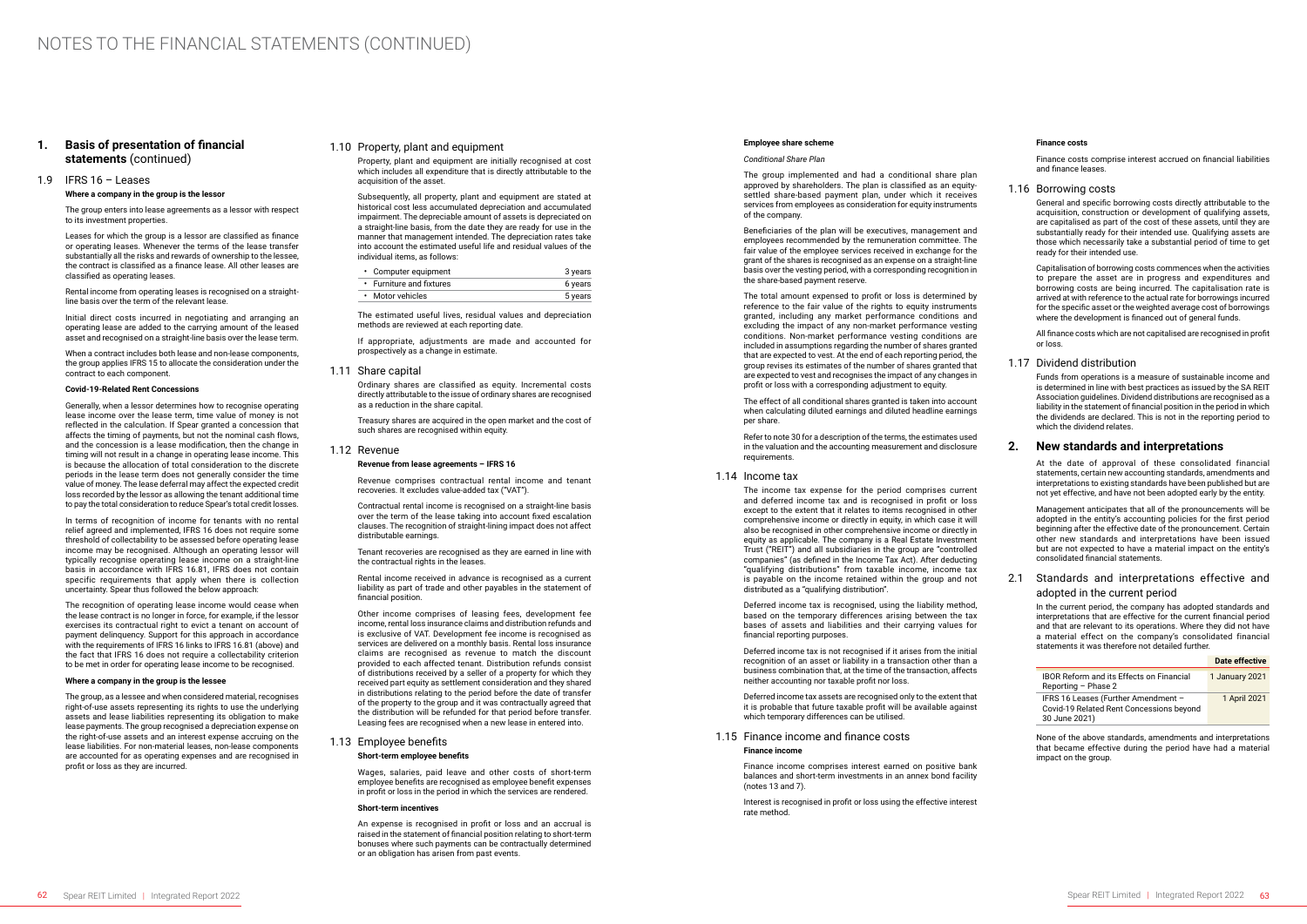### **2. New standards and interpretations** (continued)

### 2.2 Standards and interpretations issued but not yet effective at 28 February 2022

The company has chosen not to early adopt standards and interpretations which have been published, but that are not yet effective in the current financial year.

The new standards are not expected to have a material impact.

### **Shares in issue** Number of shares in issue at end of period net of treasury shares Weighted average number of shares in issue **Diluted weighted average number of shares in issues Basic earnings per share** Earnings (profit attributable to owners of the parent) Basic earnings per share

**Diluted earnings per share** 

| <b>New and amended</b><br><b>IFRS standards</b>                                                                                                              | Summary of the new amended standard                                                                                                                                                                                                                                                                                                                                                                                                                                                                                                                  | <b>Annual period</b><br>beginning on<br>or after | Impact on the group                                                  |
|--------------------------------------------------------------------------------------------------------------------------------------------------------------|------------------------------------------------------------------------------------------------------------------------------------------------------------------------------------------------------------------------------------------------------------------------------------------------------------------------------------------------------------------------------------------------------------------------------------------------------------------------------------------------------------------------------------------------------|--------------------------------------------------|----------------------------------------------------------------------|
| <b>IFRS 3 Business</b><br>combinations                                                                                                                       | Reference to the Conceptual Framework: The amendment updates<br>a reference in IFRS 3 to the Conceptual Framework for Financial<br>Reporting without changing the accounting requirements for<br>business combinations.                                                                                                                                                                                                                                                                                                                              | 1 January 2022                                   | Assessed to have little<br>impact/change to the<br>current treatment |
| Annual Improvements to<br>IFRS: 2018-2020 Cycle                                                                                                              | In May 2020, the IASB issued minor amendments to IFRS 1 First-<br>time Adoption of International Financial Reporting Standards,<br>IFRS 9 Financial Instruments, IAS 41 Agriculture and the Illustrative<br>Examples accompanying IFRS 16 Leases.                                                                                                                                                                                                                                                                                                    | 1 January 2022                                   | Assessed to have little<br>impact/change to the<br>current treatment |
| IAS 37 Provisions,<br><b>Contingent Liabilities</b><br>and Contingent Assets<br>(Amendment - Onerous<br>Contracts - Cost of<br><b>Fulfilling a Contract)</b> | In May 2020, the IASB issued amendments to IAS 37, which specify<br>the costs a company includes when assessing whether a contract<br>will be loss-making and is therefore recognised as an onerous<br>contract. These amendments are expected to result in more<br>contracts being accounted for as onerous contracts because they<br>increase the scope of costs that are included in the onerous contract<br>assessment.                                                                                                                          | 1 January 2022                                   | Assessed to have little<br>impact/change to the<br>current treatment |
| IAS 16 Property,<br><b>Plant and Equipment</b><br>$(Amendment -$<br><b>Proceeds Before</b><br>Intended Use)                                                  | In May 2020, the IASB issued amendments to IAS 16, which prohibit<br>a company from deducting amounts received from selling items<br>produced while the company is preparing the asset for its intended<br>use from the cost of property, plant and equipment. Instead, a<br>company will recognise such sales proceeds and any related costs in<br>profit or loss.                                                                                                                                                                                  | 1 January 2022                                   | Assessed to have little<br>impact/change to the<br>current treatment |
| <b>IFRS 17 Insurance</b><br>Contracts                                                                                                                        | IFRS 17 introduces an internationally consistent approach to the<br>accounting for insurance contracts. Prior to IFRS 17, significant<br>diversity has existed worldwide relating to the accounting for and<br>disclosure of insurance contracts, with IFRS 4 permitting many<br>previous (non-IFRS) accounting approaches to continue to be<br>followed. IFRS 17 will result in significant changes for many insurers,<br>requiring adjustments to existing systems and processes.                                                                  | 1 January 2023                                   | Assessed to have little<br>impact/change to the<br>current treatment |
| <b>IAS 1 Presentation of</b><br><b>Financial Statements</b><br>$(Amendment -$<br><b>Classification of</b><br>Liabilities as Current or<br>Non-Current)       | In January 2020, the IASB issued amendments to IAS 1, which<br>clarify how an entity classifies liabilities as current or non-current.<br>The amendments initially had an effective date of 1 January 2022,<br>however, in July 2020 this was deferred until 1 January 2023 as a<br>result of the Covid-19 pandemic.                                                                                                                                                                                                                                 | 1 January 2023                                   | Assessed to have little<br>impact/change to the<br>current treatment |
|                                                                                                                                                              | At the IFRS Interpretations Committee's December meeting,<br>the committee discussed the amendments due to feedback<br>from stakeholders which indicated that the requirements of the<br>amendments may be unclear.                                                                                                                                                                                                                                                                                                                                  |                                                  |                                                                      |
|                                                                                                                                                              | These amendments are expected to have a significant impact<br>on many entities, with more liabilities being classified as current,<br>particularly those with covenants relating to borrowings.                                                                                                                                                                                                                                                                                                                                                      |                                                  |                                                                      |
| <b>IAS 1 Presentation of</b><br><b>Financial Statements</b><br>(Amendment<br>- Disclosure of<br><b>Accounting Policies</b> )                                 | The amendments require companies to disclose their material<br>accounting policy information rather than their significant accounting<br>policies, with additional guidance added to the Standard to explain<br>how an entity can identify material accounting policy information<br>with examples of when accounting policy information is likely to be<br>material.                                                                                                                                                                                | 1 January 2023                                   | Assessed to have little<br>impact/change to the<br>current treatment |
| <b>IAS 8 Accounting</b><br>Policies, Changes in<br><b>Accounting Estimates</b><br>and Errors (Amendment<br>$-$ Definition of<br><b>Accounting Estimates)</b> | The amendments clarify how companies should distinguish changes<br>in accounting policies from changes in accounting estimates, by<br>replacing the definition of a change in accounting estimates with a<br>new definition of accounting estimates. Under the new definition,<br>accounting estimates are "monetary amounts in financial statements<br>that are subject to measurement uncertainty". The requirements for<br>recognising the effect of change in accounting prospectively remain<br>unchanged.                                      | 1 January 2023                                   | Assessed to have little<br>impact/change to the<br>current treatment |
| IAS 12 Income Taxes<br>(Amendment -<br>Deferred Tax Related to<br><b>Assets and Liabilities</b><br>Arising From a Single<br>Transaction)                     | The amendment clarifies whether the initial recognition exemption<br>applies to certain transactions that result in both an asset and a<br>liability being recognised simultaneously (e.g. a lease in the scope of<br>IFRS 16). The amendments introduce an additional criterion for the<br>initial recognition exemption under IAS 12.15, whereby the exemption<br>does not apply to the initial recognition of an asset or liability<br>which at the time of the transaction, gives rise to equal taxable and<br>deductible temporary differences. | 1 January 2023                                   | Assessed to have little<br>impact/change to the<br>current treatment |

### **3. Earnings per share**

This note provides the obligatory information in terms of IAS 33 Earnings Per Share and SAICA Circular 1/2021 for the group and should be read in conjunction with Appendix 1, where earnings are reconciled to company funds from operations ("CFFO"). CFFO determines the dividend declared to shareholders, which is a meaningful metric for a stakeholder in a REIT.

3.1 Basic earnings per share

|         | 2022<br><b>Number</b><br>of shares | 2021<br>Number<br>of shares |
|---------|------------------------------------|-----------------------------|
|         | 234 431 877                        | 205 733 231                 |
|         | 216 603 351                        | 208 003 843                 |
|         | 216 603 351                        | 208 003 843                 |
|         |                                    |                             |
| (R'000) | 164 924                            | 53 008                      |
| (cents) | 76.14                              | 25.48                       |
| (cents) | 76.14                              | 25.48                       |

### 3.2 Headline earnings per share

|                                                             | 2022         | 2021    |
|-------------------------------------------------------------|--------------|---------|
| Reconciliation between basic earnings and headline earnings | <b>R'000</b> | R'000   |
| Earnings (profit attributable to owners of the parent)      | 164 924      | 53 008  |
|                                                             | <b>Gross</b> | Gross   |
| Adjusted for:                                               |              |         |
| Fair value adjustments to investment properties             | (2051)       | 106 404 |
| Impairment of investments                                   | 267          | 119     |
| <b>Taxation on items</b>                                    |              |         |
| Headline earnings                                           | 167 242      | 159 531 |
| Headline earnings per share                                 | <b>Cents</b> | Cents   |
| Headline earnings per share                                 | 77.21        | 76.70   |
| Diluted headline earnings per share                         | 77.21        | 76.70   |

## **4. Segment information**

#### **Property segment information**

Segments are reported in a manner that is consistent with the internal reporting provided to the executive committee, which comprises the two executive directors and two public officers. The executive committee regularly reviews the operating results of the group's operating segments which are based on its strategic nature of investment properties:

- Industrial
- Commercial
- Retail
- Hospitality
- Development
- Non-property.

The segments derive their revenue primarily from rental income from leases.

All treasury functions, corporate costs and other expenses that are not specifically attributable to individual properties are included in the Non-property segment.

The measurement of results reviewed by the executive committee is consistent with those presented in the consolidated financial statements and the only reconciling item with the results and total assets and liabilities of the group is the effect of the straight-lining of leases.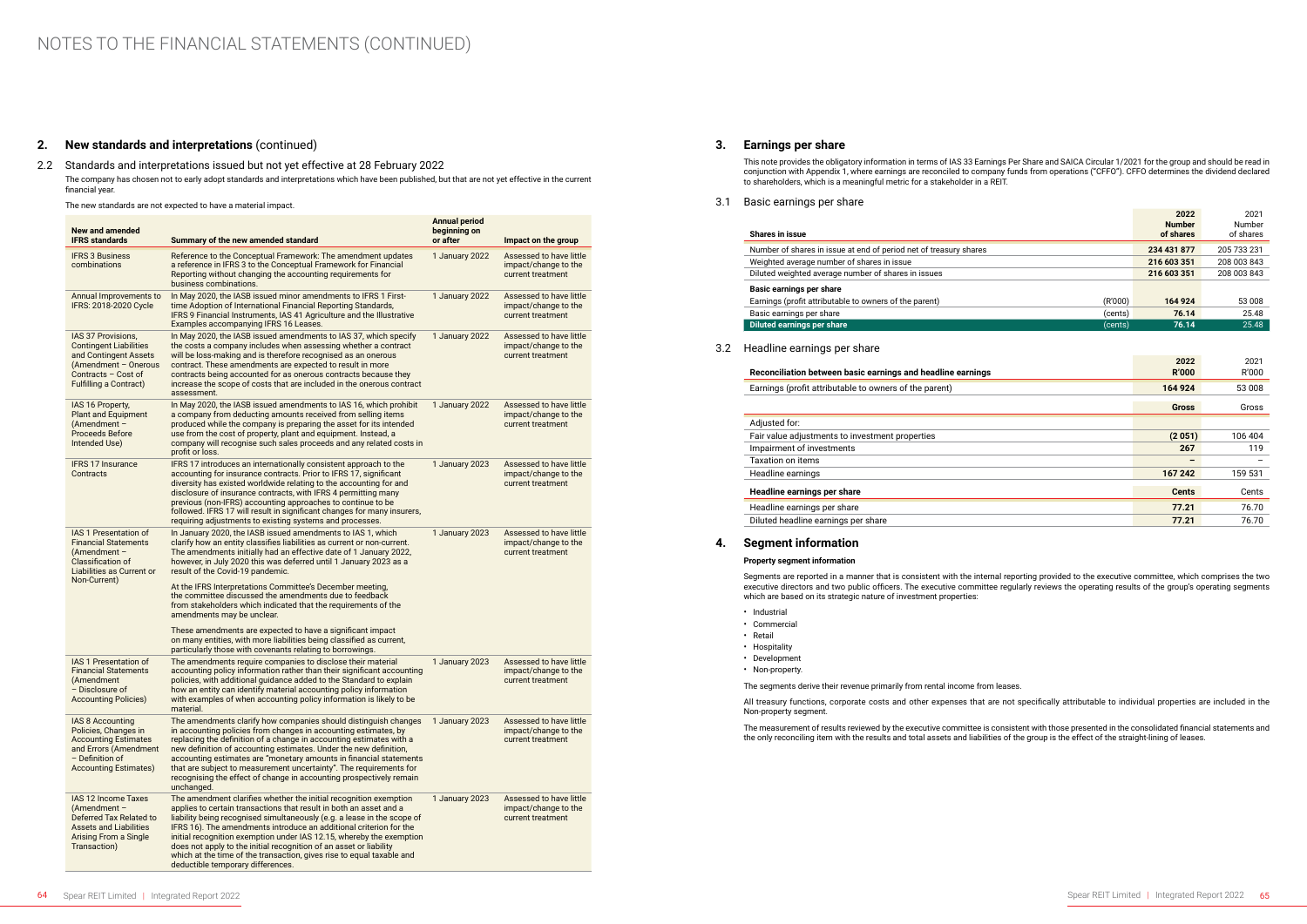### **4. Segment information** (continued)

The segment information for the group for the year ended 28 February 2022 is set out below

|                                   |                   |                   |                          |              |                          | <b>Development</b>           |              |
|-----------------------------------|-------------------|-------------------|--------------------------|--------------|--------------------------|------------------------------|--------------|
|                                   | <b>Industrial</b> | <b>Commercial</b> | <b>Retail</b>            | Hospitality  | Non-property             | land                         | <b>Total</b> |
|                                   | <b>R'000</b>      | <b>R'000</b>      | <b>R'000</b>             | <b>R'000</b> | <b>R'000</b>             | <b>R'000</b>                 | <b>R'000</b> |
| Segment revenue                   | 182 576           | 257853            | 85 634                   | 28 5 19      | 254                      | -                            | 554 836      |
| Straight-lining of leases         | 5 5 8 3           | 5350              | 3020                     | 6073         | -                        | $\qquad \qquad \blacksquare$ | 20 0 26      |
| Net property operating profit     | 123 648           | 178 598           | 58 836                   | 19 654       | (38765)                  | (17)                         | 341 953      |
| Fair value adjustments            | 58 0 24           | (16350)           | 36 193                   | (64831)      | (15087)                  | $\overline{\phantom{m}}$     | (2051)       |
| Profit from operations            | 180750            | 4878              | 92 4 62                  | (45694)      | 83759                    | (17)                         | 316 137      |
| Finance income                    | 644               | 546               | 611                      | 1755         | 37                       | 54                           | 3647         |
| Finance costs                     | (25989)           | (85412)           | (10370)                  | (5005)       | (24159)                  | -                            | (150935)     |
| Investment property               | 1 185 290         | 2 178 192         | 640 580                  | 274 981      | $\overline{\phantom{0}}$ | -                            | 4 279 043    |
| Investment property held for sale | 71 400            | $\qquad \qquad$   | $\overline{\phantom{0}}$ | -            | $\qquad \qquad$          | $\qquad \qquad$              | 71 400       |
| Investment property under         |                   |                   |                          |              |                          |                              |              |
| development and land              |                   |                   |                          |              | $\qquad \qquad$          | 49795                        | 49 795       |
| Straight-lining of lease asset    | 13 645            | 37 243            | 22 5 20                  | 4019         | -                        |                              | 77427        |
| <b>Total assets</b>               | 1370817           | 2 115 405         | 721 198                  | 289 201      | (13797)                  | 47 649                       | 4 530 473    |
| <b>Total liabilities</b>          | (408 880)         | (1041091)         | (198736)                 | (1096)       | (208603)                 | 1 2 7 7                      | (1857129)    |

No tenants contributed 10% or more of revenue and recoveries

### **5. Financial risk management and fair value measurement**

#### 5.1 Capital risk management

The group's objectives when managing capital is to safeguard the group's ability to continue as a going concern in order to provide returns for the shareholders and benefits for other stakeholders and to maintain an optimal capital structure to reduce the cost of capital.

The capital structure of the group consists of debt, which includes the borrowings disclosed in note 7, cash and cash equivalents disclosed in note 13, and share capital as disclosed in note 15.

In order to maintain or adjust the capital structure, the group may adjust the amount of distributions paid to the shareholders, return capital to the shareholders, issue new shares or sell assets to reduce debt.

As a Real Estate Investment Trust ("REIT"), the company is required to declare 75% of its distributable profit as a distribution. The board has elected (subject to the availability of cash resources and legislative requirements) to declare 88% of the company funds from operations for the year ended 28 February 2022 and maintain a payout ratio of 85% – 95% of funds from operations of the group, as a distribution on a bi-annual basis for future periods.

As a result of the group's distribution policy, capital expansion is funded through a combination of bank debt, equity funding and retained income from funds from operations.

The group is subject to a loan covenant which limits the loan to value ("LTV") to 55% for the current period and 50% for future periods and targets an LTV range of between 38% and 43% over time. The group's interest rate cover must remain above 1.75 for the current financial period and above 2.00 for future financial periods.

The LTV ratio is calculated as total net debt divided by net total assets as prescribed by the SA REIT Association's Best Practice Recommendations ("BPR") published in 2019.

Refer to Appendix 1 for detailed calculations provided and the composition of net debt and carrying value of property-related assets.

Financial risk arises from the group's exposure to financial instruments and comprises market risk (interest rate risk), liquidity risk and credit risk. The board of directors has overall responsibility for the establishment and oversight of the group's risk management framework. The board has delegated this responsibility to the audit committee, which considers the adequacy of the group's risk management framework and monitors management's implementation of risk management policies and procedures.

The group's policies are designed to ensure that appropriate risk limits have been set for financial risks and that adherence to these limits are monitored continuously.

The LTV as at 28 February 2022 was as follows:

| <b>Total borrowings</b>                                  | 2022<br><b>R'000</b> | 2021<br>R'000 |
|----------------------------------------------------------|----------------------|---------------|
| Total net debt<br>Appendix 1                             | 1751066              | 2072908       |
| Carrying amount of property-related assets<br>Appendix 1 | 4 4 8 3 8 6 7        | 4 525 450     |
| LTV ratio*                                               | (%)<br>39.05         | 45.81         |

#### 5.2 Risk management

#### **Market risk**

Market risk is the risk that changes in market prices, such as interest rates will affect the group's profitability or the value of its holdings of financial instruments. The group is exposed to interest rate risk, credit risk and liquidity risk. The objective of market risk management is to manage and control market risk exposures within acceptable parameters, while optimising the return.

#### **Interest rate risk**

The company's interest rate risk arises from financial liabilities, cash and cash equivalents and other financial assets. Debt at variable rates exposes the company to cash flow interest rate risk, which is partially offset by cash held at variable rates.

During FY2022, the company's debt was denominated in South African Rand.

The interest rate exposure of the group to interest-bearing financial instruments is as follows:

|                               |                      | <b>Group</b>  |  |
|-------------------------------|----------------------|---------------|--|
|                               | 2022<br><b>R'000</b> | 2021<br>R'000 |  |
| Fair value interest rate risk |                      |               |  |
| - Fixed rate debt             |                      |               |  |
| <b>Standard Bank</b>          | 867 360              | 863 984       |  |
| Nedbank                       | 326 000              | 326 000       |  |
| <b>Total</b>                  | 1 193 360            | 1 189 984     |  |
| Cash flow interest rate risk  |                      |               |  |
| - Variable-rate instrument    |                      |               |  |
| <b>Standard Bank</b>          | 21 904               | 104 291       |  |
| Nedbank                       | 565 016              | 810973        |  |
| <b>Total</b>                  | 586 920              | 915 264       |  |
| No interest rate risk         |                      |               |  |
| Cash and cash equivalents     | 29 214               | 32 062        |  |
| Trade and other receivables   | 15934                | 19918         |  |
| Trade and other payables      | 71 625               | 85057         |  |
| Loan to related parties       |                      | 1689          |  |
| <b>Total</b>                  | 116 773              | 138726        |  |

#### **Fair value interest rate risk**

At period end there was no change in the fair value of fixed-rate risk due to the unchanged interest rates.

Therefore the carrying amount of financial instruments approximates fair value.

The group's sensitivity to interest rate fluctuations as at 28 February 2022 is illustrated below:

|          | Group                |               |  |
|----------|----------------------|---------------|--|
|          | 2022<br><b>R'000</b> | 2021<br>R'000 |  |
|          |                      |               |  |
| he year: | 2935                 | 4576          |  |
| the year | (2935)               | (4576)        |  |

#### *Sensitivity analysis to interest rates*

Increase in earnings if interest rates had been 0.5% lower during the year 9.936 Decrease in earnings if interest rates had been 0.5% higher during

The sensitivity analysis assumes all other items remain unchanged and is based on the variable borrowings at the end of the reporting period.

The only significant interest rate risk arises on financial liabilities. The company manages its cash flow interest rate risk by securing fixed interest rate bonds within a range of 65% – 75% of gross debt from banks. Fixed interest rate loans have the economic effect of protecting the company from interest rate increases due to the weak economic environment and political uncertainty.

Generally, the company raises long-term debt at floating rates below the prime lending rate or a margin above the 3-month JIBAR rate, but with each transaction the fixed rate available on the required debt is reviewed together with the risk of an interest rate change and the current fixed-tofloating-rate ratio to ensure the ratio remains in the target range as set by management.

|                         | Group        |           |
|-------------------------|--------------|-----------|
|                         | 2022         | 2021      |
|                         | <b>R'000</b> | R'000     |
| Variable debt           | 586 920      | 915 264   |
| Fixed debt              | 1 193 360    | 1 189 984 |
| <b>Total net debt</b>   | 1780 280     | 2 105 248 |
| Percentage fixed<br>(%) | 67.03        | 56.52     |

Refer to note 7 for details of the facilities the group has with Nedbank and Standard Bank.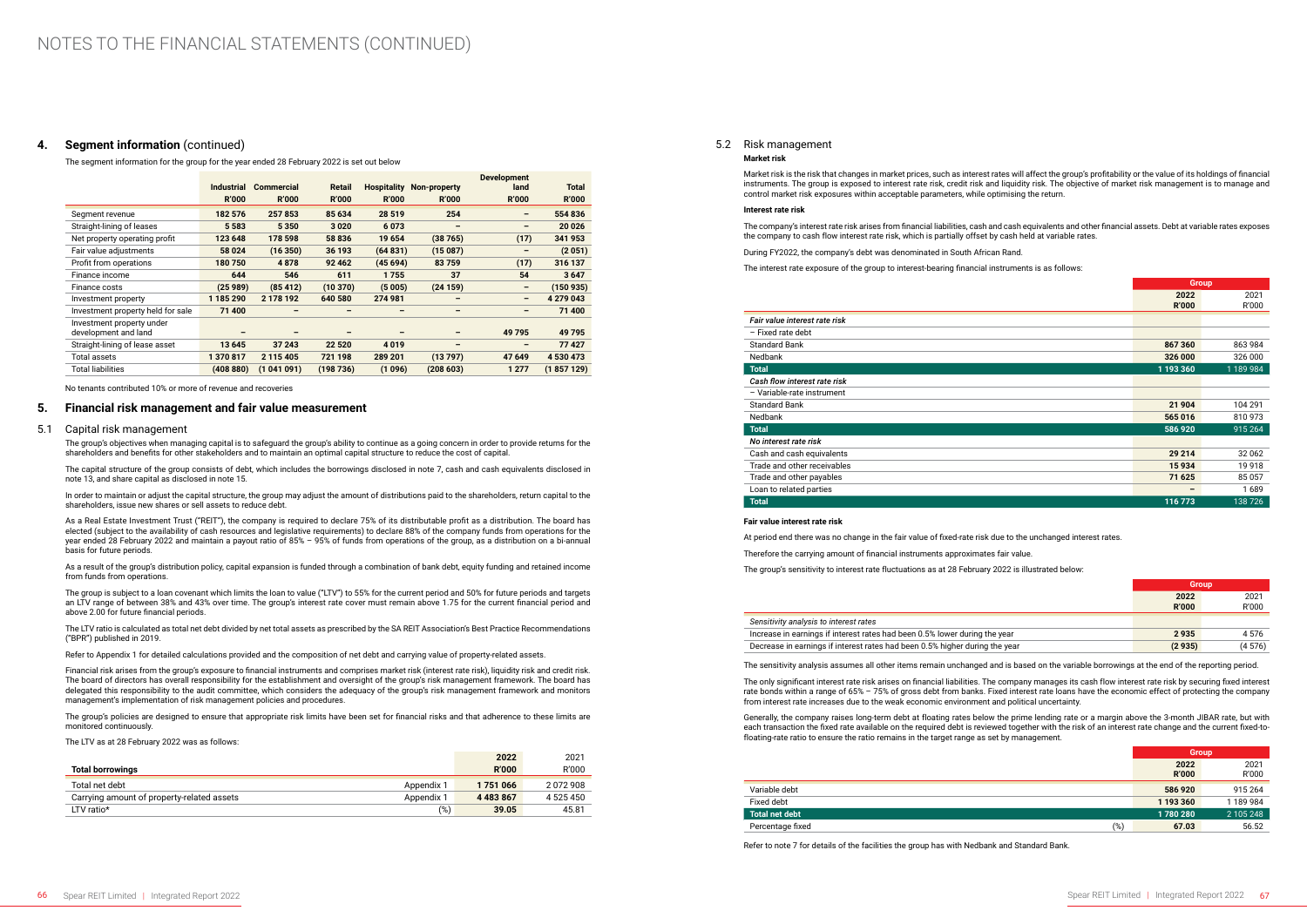### **5. Financial risk management and fair value measurement** (continued)

#### 5.2 Risk management *(continued)*

#### **Credit risk**

Management assessed which business models apply to the financial assets and liabilities held by the company and has classified its financial instruments into the appropriate IFRS 9 categories. Management remains of the opinion that the financial instruments of the company should be carried at amortised cost.

The company has the following financial assets that are subject to IFRS 9's expected credit loss model:

|                             | <b>Note</b> |
|-----------------------------|-------------|
| Loan to related parties     |             |
| Trade and other receivables | 12          |
| Cash and cash equivalents   | 13          |
| Financial assets            | 10          |

#### *Credit risk analysis*

The group is principally exposed to credit risk as a result of its receivable balance from tenants, loans to related parties, financial assets and cash balances with financial institutions. The carrying values as at 28 February 2022 in the statement of financial position represent the maximum exposure to credit risk.

#### *Trade receivables*

At initial recognition credit risk of trade receivables is evaluated with reference to available historical and forward-looking financial information.

The group has strong credit vetting procedures in place before entering into lease agreements with new tenants whereby a credit rating is determined for each new applicant.

If customers are independently rated, such as blue-chip companies, these ratings are used. However, if there is no independent rating, credit control assesses the credit quality of the customer, taking into account its financial position, past experience and other factors from the resources available to Spear.

Overall, the group experienced reducing risk and an overall improvement in payments and reducing arears of tenants as economic activities improved during the financial year

Individual risk limits are set based on internal or external ratings. The utilisation of credit limits is regularly monitored.

Based on the credit rating achieved, the tenant will be approved and required to provide guarantees in terms of deposits, bank guarantees or suretyships.

At each month-end the credit risk is reviewed to determine if the credit risk has increased from initial recognition. This is done through determination of the outstanding balance, the reason provided for non-payment, the history of the tenant, forward-looking financial strength and the form of guarantee the group has to reduce the credit risk exposure.

Per the lease agreements, default occurs the day after the rental is due as agreed per each lease agreement. Default in this regard is not considered to be an expected credit loss event and will then rather follow the normal group collection process. The process also drives the increasing credit risk view from initial recognition.

Specific provision per tenant is made for expected credit losses if trade receivables are 120 days past due and if management has been advised to take judgement and no repayment agreement has been reached. 150 days past due accounts are written off if no agreement are reached.

The company applies the IFRS 9 simplified approach to measuring expected credit loss which uses a lifetime expected loss allowance for all trade receivables within the developed provision matrix.

| 28 February 2022                |               | Current | 31-60 days<br>past due | 61-90 days<br>past due | 90-120 days<br>past due | More than 120<br>days past due |
|---------------------------------|---------------|---------|------------------------|------------------------|-------------------------|--------------------------------|
| Lifetime expected credit losses | $\frac{1}{6}$ |         |                        |                        |                         | 55                             |

Loss limits for the financial year were adjusted to reflect the improved economic environment except for 120 days where specific tenants with legal matters were provided for.

| 28 February 2021                    | Current | 31-60 days<br>past due | 61-90 days<br>past due | 90-120 davs<br>past due | More than 120<br>days past due |
|-------------------------------------|---------|------------------------|------------------------|-------------------------|--------------------------------|
| Lifetime expected credit losses (%) |         |                        |                        | 25                      | 45                             |

Refer to note 12 for detail of the expected future credit losses.

#### *Financial assets*

At initial recognition the credit risk of financial assets is evaluated with reference to available historical and forward-looking financial information of each transaction on its own merit. Change in credit risk from initial recognition on financial assets is determined at each period end that cash flows are expected from the counterparty as per the agreements reached. The main factor that would increase the credit risk of a financial asset would be if there is any evidence that non-payment of expected cash flows would occur. Default for financial assets is considered to be non-performance on the cash payments when they become due and is classified as an impairment

event.

Refer to note 10 for detail of the expected future credit losses.

#### *Cash and cash equivalents*

All short-term funds are invested with reputable financial institutions. Cash balances are only retained for working capital requirements. Refer to note 13 for detail of cash balances as at 28 February 2022.

The table below shows the balances with banking counterparties and their external ratings at the statement of financial position date.

|                                     | <b>Group</b>    |        |
|-------------------------------------|-----------------|--------|
|                                     | 2022            | 2021   |
| <b>Financial institution</b>        | <b>R'000</b>    | R'000  |
| Nedbank (Rating $-$ Ba2)            | 15 585          | 19 752 |
| Investec (Rating - Ba2)             | 13 6 28         | 12 589 |
| Cash/(overdraft) in trading account | $\qquad \qquad$ | (278)  |
|                                     | 29 214          | 32 063 |

The ratings were obtained from Moody's. The ratings are based on long-term investment horizons. The ratings indicate that expectations of default risk have remained consistent from the prior period where the rating was Ba2. The capacity for payment of financial commitments is considered adequate but adverse business or economic conditions are more likely to impair this capacity.

Management does not expect any credit losses from non-performance by this counterparty.

The group will continue to transact with these entities given the fact that any rating change will be experienced industry-wide and due to the current rating not placing the current institutions utilised in any disadvantaged position against other institutions in South Africa.

#### *Loan to related parties*

The loans granted to subsidiaries are repayable on demand and are interest free. Accordingly, the increase in credit risk and expected credit losses are based on the assumption that repayment of the loan is demanded at the reporting date. If repayment of the loans were to be demanded at the reporting date, the company would be able to fully recover the outstanding balance of the loan within a timeframe that results in the effects of any discounting being immaterial.

Financial assets exposed to credit risk at the end of the period were as follows:

|                             | <b>Group</b>             |         |
|-----------------------------|--------------------------|---------|
|                             | 2022                     | 2021    |
| <b>Financial instrument</b> | <b>R'000</b>             | R'000   |
| Cash and cash equivalents   | 29 214                   | 32 062  |
| Trade and other receivables | 15934                    | 19 9 18 |
| <b>Financial asset</b>      | 4 2 8 7                  | 25 5 86 |
| Loan to related parties     | $\overline{\phantom{0}}$ | 1689    |
|                             | 49 435                   | 79 255  |

Due to their short-term nature, the carrying values of cash and cash equivalents, trade and other receivables and loan to related parties approximate their fair value.

Refer to note 10 for a detailed discussion of financial assets held at amortised cost.

#### *Liquidity risk*

Liquidity risk is defined as the risk that the group would not be able to settle or meet its obligations when due. Management monitors the group's net liquidity position on a continuous basis on the basis of expected cash flows.

The group is exposed to liquidity risk in respect of financial liabilities, loans from related parties and trade and other payables and is a result of the funds not being available to cover future commitments. The group manages liquidity risk through an ongoing review of future commitments and credit facilities.

Prudent liquidity risk management implies maintaining sufficient cash and the availability of funding through an adequate amount of committed credit facilities.

Management seeks to minimise its exposure to liquidity risk by reducing its exposure to interest rate risk through its fixing of long term debt.

Management also reduces refinancing risk through regularly reviewing the maturity profile of its financial liabilities and utilising facilities with differing maturities to reduce maturity concentration.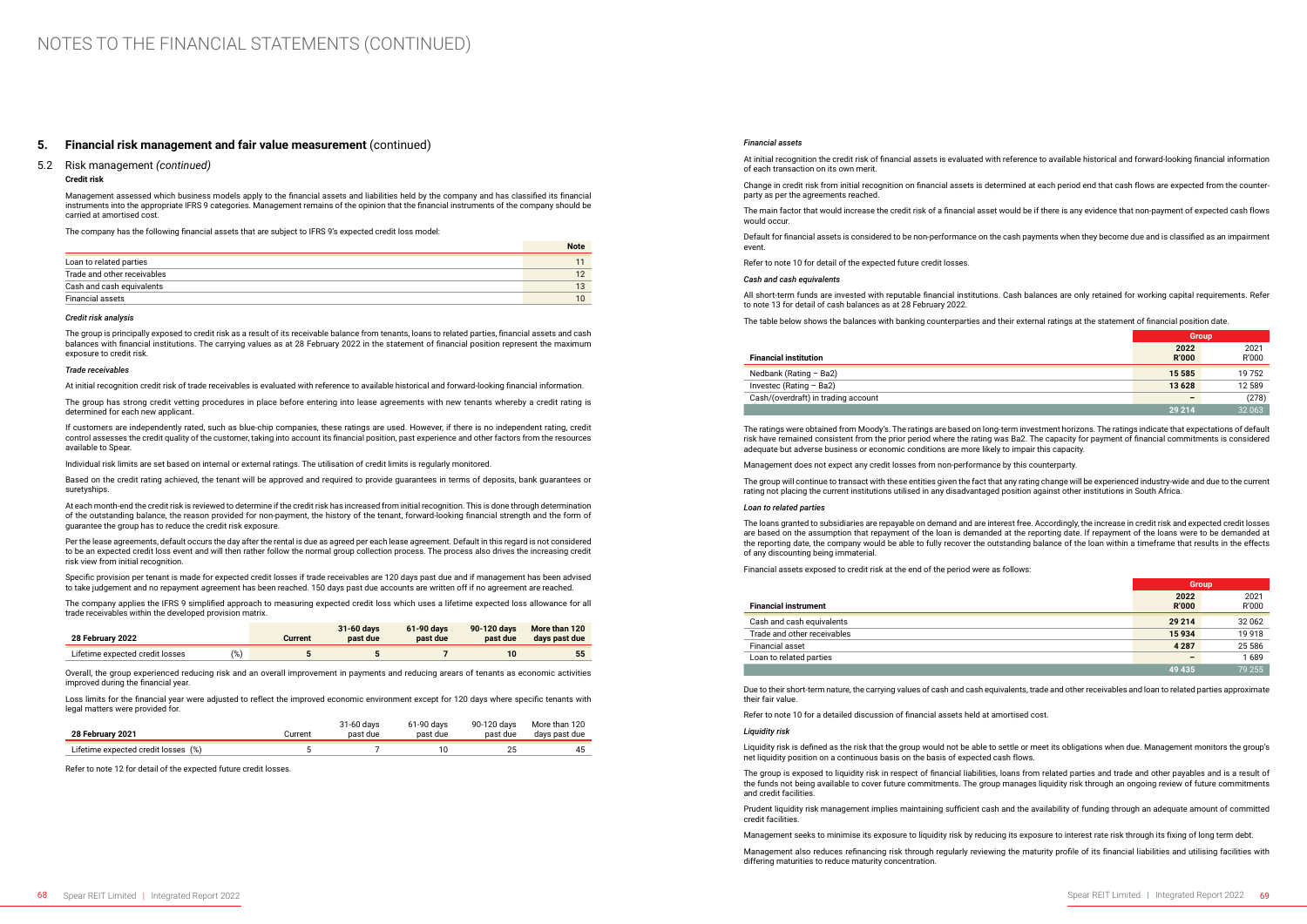## **5. Financial risk management and fair value measurement** (continued)

### 5.2 Risk management *(continued)*

The table below analyses the company's financial liabilities into relevant maturity groupings based on the remaining period at the statement of financial position to the contractual maturity date.

|                                   |                                     |                                                 | <b>Group</b>                                    |                                       |                              |
|-----------------------------------|-------------------------------------|-------------------------------------------------|-------------------------------------------------|---------------------------------------|------------------------------|
|                                   | Less than<br>1 year<br><b>R'000</b> | <b>Between</b><br>1 and 3 years<br><b>R'000</b> | <b>Between</b><br>3 and 4 years<br><b>R'000</b> | 4 years and<br>longer<br><b>R'000</b> | <b>Total</b><br><b>R'000</b> |
| At 28 February 2022               |                                     |                                                 |                                                 |                                       |                              |
| Financial liabilities (bank debt) | 134 949                             | 1506929                                         | 457 503                                         | $\overline{\phantom{0}}$              | 2099381                      |
| Trade and other payables          | 71 625                              | $\overline{\phantom{0}}$                        | $\overline{\phantom{0}}$                        | $\overline{\phantom{0}}$              | 71 625                       |
| Loan from related party           | 386                                 | -                                               | $\overline{\phantom{0}}$                        | -                                     | 386                          |
|                                   | 206 960                             | 506929                                          | 457 503                                         | -                                     | 2 171 392                    |

At maturity date of various debt with financial institutions the debt will either be settled with available resources or refinancing will commence usually three to six months prior to maturity of the debt.

|                                   |                              |                                        | <b>Group</b>                      |                                |                |
|-----------------------------------|------------------------------|----------------------------------------|-----------------------------------|--------------------------------|----------------|
|                                   | Less than<br>l year<br>R'000 | <b>Between</b><br>and 3 years<br>R'000 | Between<br>3 and 4 years<br>R'000 | 4 years and<br>longer<br>R'000 | Total<br>R'000 |
| At 28 February 2021               |                              |                                        |                                   |                                |                |
| Financial liabilities (bank debt) | 557771                       | 507091                                 | 362 159                           | -                              | 2 427 021      |
| Trade and other payables          | 85057                        | -                                      |                                   | -                              | 85057          |
|                                   | 642828                       | 1 507 091                              | 362 159                           | -                              | 2 512 078      |

### **6. Investment properties (including straight-line accrual)**

|                                             |              | <b>Group</b>         |               |
|---------------------------------------------|--------------|----------------------|---------------|
| Investment property                         | <b>Notes</b> | 2022<br><b>R'000</b> | 2021<br>R'000 |
| Investment property (excluding lease asset) | 6.1          | 4 279 042            | 4 373 245     |
| Investment properties under development     | 6.2          | 7691                 | 12 3 61       |
| Investment properties held for sale         | 6.3          | 71 400               |               |
| Land held for future development            | 6.4          | 42 105               | 32 309        |
| Straight-line lease asset                   | 6.1          | 77427                | 78 055        |
|                                             |              | 4 477 665            | 4495970       |

| 2022<br><b>R'000</b><br><b>Notes</b> | <b>Group</b><br>2021 |
|--------------------------------------|----------------------|
|                                      |                      |
|                                      |                      |
|                                      | R'000                |
|                                      |                      |
| 4 4 5 1 3 0 0                        | 3950803              |
| -                                    | 387842               |
| 23 577                               | 14 1 23              |
| 13 0 36                              | (106 403)            |
|                                      |                      |
| 38 102                               | 321 527              |
|                                      | (90000)              |
|                                      | (58830)              |
| 20 0 26                              | 32 238               |
| 4 3 5 6 4 6 9                        | 4 4 5 1 3 0 0        |
|                                      | (71 400)<br>(118172) |

### 6.2 Investment properties under development

| Opening balance                   | 12 3 61         | 201 008   |
|-----------------------------------|-----------------|-----------|
| Transfer from investment property | $\qquad \qquad$ | 90 000    |
| Cost capitalised                  | 31 177          | 39 523    |
| Borrowing cost capitalised        | 2 2 5 6         | 3 3 5 7   |
| Transfer to investment property   | (38102)         | (321 527) |
| Closing balance                   | 7691            | 12 3 61   |

|     |                                                  |                      | <b>Group</b>  |
|-----|--------------------------------------------------|----------------------|---------------|
|     |                                                  | 2022<br><b>R'000</b> | 2021<br>R'000 |
| 6.3 | Investment properties held for sale              |                      |               |
|     | Fair value                                       | 71 400               |               |
|     | Carrying value                                   | 71 400               | -             |
|     | Movement in investment properties held for sale: |                      |               |
|     | Carrying value at beginning of period            | -                    |               |
|     | Transfer from investment property<br>6           | 71 400               |               |
|     | Disposals                                        | $\qquad \qquad$      |               |
|     | Carrying value at the end of the period          | 71 400               |               |
| 6.4 | Land held for future development                 |                      |               |
|     | Opening balance                                  | 32 309               | 32 183        |
|     | Cost capitalised                                 | 1 1 6 2              | 126           |
|     | Acquisitions                                     | 8634                 |               |
|     | <b>Closing Balance</b>                           | 42 105               | 32309         |

|                                                  |              | <b>Group</b> |
|--------------------------------------------------|--------------|--------------|
|                                                  | 2022         | 2021         |
|                                                  | <b>R'000</b> | R'000        |
| Investment properties held for sale              |              |              |
| Fair value                                       | 71 400       |              |
| Carrying value                                   | 71 400       |              |
| Movement in investment properties held for sale: |              |              |
| Carrying value at beginning of period            |              |              |
| Transfer from investment property<br>6           | 71 400       |              |
| Disposals                                        |              |              |
| Carrying value at the end of the period          | 71 400       | -            |
|                                                  |              |              |
| Land held for future development                 |              |              |
| Opening balance                                  | 32 309       | 32 183       |
| Cost capitalised                                 | 1 1 6 2      | 126          |
| Acquisitions                                     | 8634         |              |
| <b>Closing Balance</b>                           | 42 105       | 32 309       |

A register containing the information required by Regulation 25(3) of the Companies Regulations, 2011, is kept by the company.

Borrowing cost to the value of R2.3 million was capitalised to investment property during the financial year (2021: R3.4 million).

The capitalisation rate used varied per project and rates used on general funds utilised were prime less 1.30% and specific funding-3-month JIBAR plus 1.80% which is consistent with the prior year.

### *Securities*

Investment properties to the value of R4.3 billion are encumbered as security against the group's loan facilities (note 7). *Details of valuation*

Refer to note 29 for details on the fair values of investment properties.

All revenue and operating expenditure are derived from investment properties.

### **7. Financial liabilities**

7.1 Analysis of net debt

|                                     |              | <b>Group</b> |
|-------------------------------------|--------------|--------------|
|                                     | 2022         | 2021         |
|                                     | <b>R'000</b> | R'000        |
| Secured debt held at amortised cost |              |              |
| Non-current                         |              |              |
| Nedbank                             | 891 016      | 1 036 743    |
| <b>Standard Bank</b>                | 889 264      | 661 484      |
|                                     | 1780280      | 1698227      |
| <b>Current</b>                      |              |              |
| Nedbank                             | -            | 100 230      |
| <b>Standard Bank</b>                | -            | 306 791      |
|                                     | -            | 407 021      |
| <b>Total gross debt</b>             | 1780280      | 2 105 248    |
| Cash and cash equivalents           | (29 214)     | (32340)      |
| <b>Total net debt</b>               | 1751066      | 2072908      |

The summarised terms of the loans are as follows: All loans are interest only payments with capital due at expiry.

|                      |          |               | Average                  |                          |
|----------------------|----------|---------------|--------------------------|--------------------------|
|                      |          |               | margin/                  | Average                  |
|                      |          |               | fixed rate               | expiry                   |
|                      |          | Type          | %                        | Months                   |
| <b>Standard Bank</b> | Variable | Prime         | $\overline{\phantom{0}}$ | $\overline{\phantom{0}}$ |
| <b>Standard Bank</b> | Fixed    | -             | 8.15                     | 31.11                    |
| Nedbank              | Variable | Prime         |                          | $\overline{\phantom{0}}$ |
| Nedbank              | Variable | 3-month JIBAR | 1.93                     | 27.02                    |
| Nedbank              | Fixed    | -             | 8.72                     | 24.08                    |
|                      |          |               |                          |                          |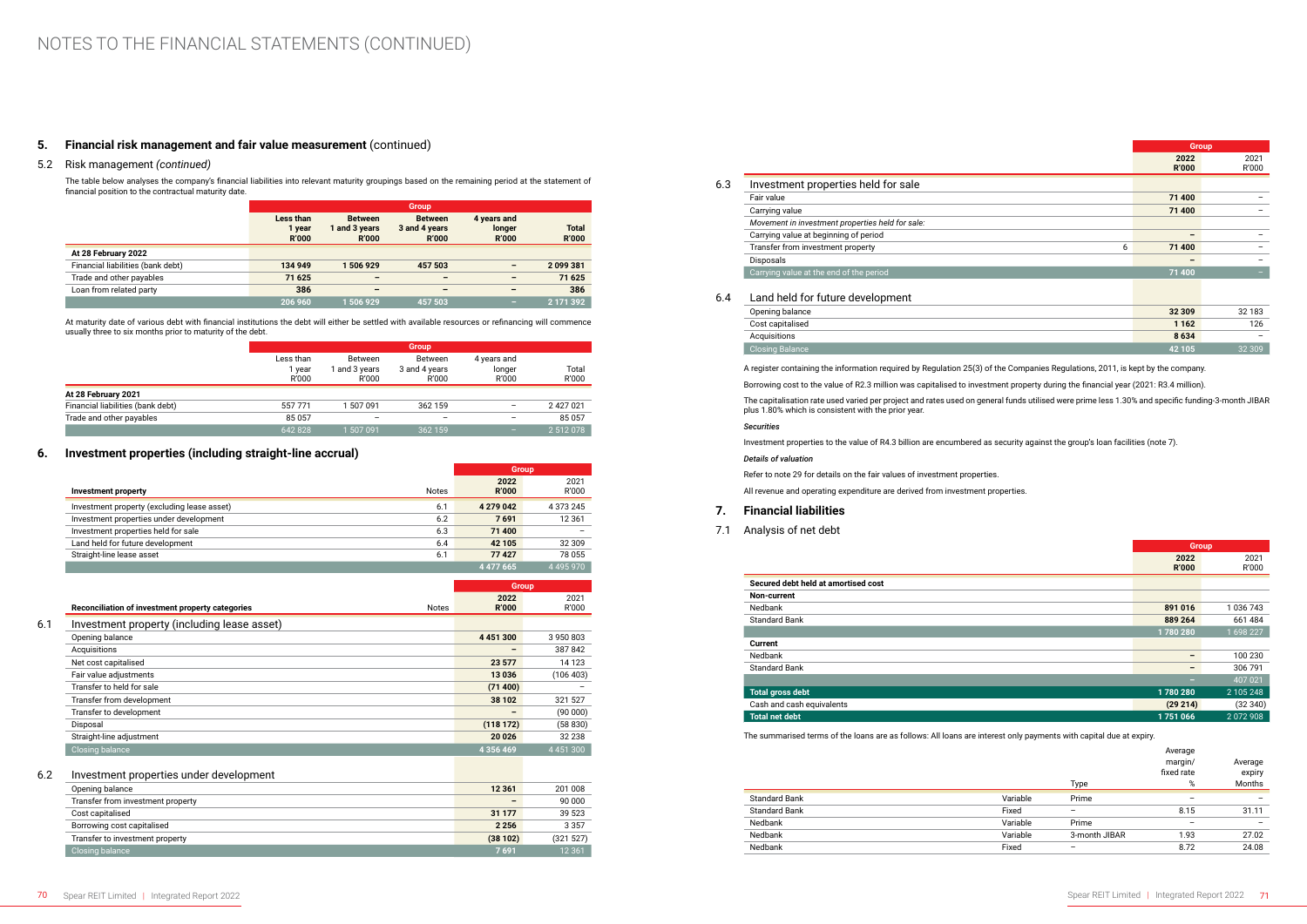### **7. Financial liabilities** (continued)

7.2 Reconciliation of cash movement in net group debt for the year ended 28 February 2022

|                           | 2021<br>R'000 | <b>Statement of</b><br>comprehensive<br>income<br><b>R'000</b> | Cash<br>flows<br><b>R'000</b> | Disposal of<br>subsidiary<br><b>R'000</b> | 2022<br><b>R'000</b> |
|---------------------------|---------------|----------------------------------------------------------------|-------------------------------|-------------------------------------------|----------------------|
| Gross debt                | 2 105 248     | 150 935                                                        | (375902)                      | (100000)                                  | 1780281              |
| Cash and cash equivalents | (32062)       | $\overline{\phantom{0}}$                                       | 2849                          |                                           | (29 213)             |
|                           | 2073186       | 150 935                                                        | (373054)                      | (100 000)                                 | 1751067              |

The cash flows have been analysed below:

|            | <b>Proceeds</b><br>from bank<br><b>R'000</b> | <b>Repayment of</b><br>bank loans<br><b>R'000</b> | <b>Net income</b><br>(expense)<br>inflow/outflow<br><b>R'000</b> | <b>Total cash</b><br>flows<br><b>R'000</b> |
|------------|----------------------------------------------|---------------------------------------------------|------------------------------------------------------------------|--------------------------------------------|
| Gross debt | 81 287                                       | (307021)                                          | (150168)                                                         | (375902)                                   |

### **8. Property, plant and equipment**

|                        |              |                      | 2022                                               |                                   |               | 2021                                 |                            |
|------------------------|--------------|----------------------|----------------------------------------------------|-----------------------------------|---------------|--------------------------------------|----------------------------|
|                        | Useful lives | Cost<br><b>R'000</b> | <b>Accumulated</b><br>depreciation<br><b>R'000</b> | Carrying<br>value<br><b>R'000</b> | Cost<br>R'000 | Accumulated<br>depreciation<br>R'000 | Carrying<br>value<br>R'000 |
| Computer equipment     | 3            | 213                  | (151)                                              | 62                                | 141           | (80)                                 | 61                         |
| Furniture and fixtures | ь            | 2 1 3 1              | (994)                                              | 1 1 3 7                           | 2 1 3 1       | (497)                                | 1634                       |
| Motor vehicles         | 5            | 706                  | (302)                                              | 405                               | 601           | (90)                                 | 511                        |
| <b>Total</b>           |              | 3 0 5 1              | (1447)                                             | 1604                              | 2873          | (667)                                | 2 2 0 6                    |

Reconciliation of property, plant and equipment: Group – 2022

|                        | <b>Opening</b><br>balance<br><b>R'000</b> | <b>Additions</b><br><b>R'000</b> | <b>Disposal</b><br><b>R'000</b> | <b>Depreciation</b><br><b>R'000</b> | <b>Closing</b><br>balance<br><b>R'000</b> |
|------------------------|-------------------------------------------|----------------------------------|---------------------------------|-------------------------------------|-------------------------------------------|
| Computer equipment     | 61                                        | 72                               | $\overline{\phantom{0}}$        | (71)                                | 62                                        |
| Computer equipment     | 61                                        | 72                               | $\overline{\phantom{0}}$        | (71)                                | 62                                        |
| Furniture and fixtures | 1634                                      | $\overline{\phantom{a}}$         | $\overline{\phantom{0}}$        | (497)                               | 1 1 3 7                                   |
| Motor vehicles         | 511                                       | 418                              | (313)                           | (212)                               | 405                                       |
|                        | 2 2 0 6                                   | 491                              | (313)                           | (780)                               | 1604                                      |

Reconciliation of property, plant and equipment: Group – 2021

|                        | Opening<br>balance<br>R'000 | Additions<br>R'000       | Depreciation<br>R'000 | Closing<br>balance<br>R'000 |
|------------------------|-----------------------------|--------------------------|-----------------------|-----------------------------|
| Computer equipment     | 141                         | $\overline{\phantom{m}}$ | (80)                  | 61                          |
| Furniture and fixtures | 2 1 0 2                     | 29                       | (497)                 | 1634                        |
| Motor vehicles         | 601                         | $\overline{\phantom{0}}$ | (90)                  | 511                         |
|                        | 2844                        | 29                       | (667)                 | 2 2 0 6                     |

A register containing the information required by Regulation 25(3) of the Companies Regulations, 2011, is kept by the company.

### **9. Investment in subsidiaries**

|                                              |                    |                | <b>Group</b> |      |
|----------------------------------------------|--------------------|----------------|--------------|------|
|                                              | <b>Acquisition</b> |                | 2022         | 2021 |
|                                              | date               | <b>Holding</b> | %            | %    |
| Spear Holdco Proprietary Limited             | 2016/11/01         | Direct         | 100          | 100  |
| Webram Four Proprietary Limited              | 2018/07/01         | Direct         | 100          | 100  |
| George Aerotropolis Proprietary Limited      | 2019/10/07         | Indirect       | 51.2         | 51.2 |
| Upper East Side Hotel Proprietary Limited    | 2016/11/01         | Indirect       |              | 100  |
| Fundamental Holdings Proprietary Limited     | 2016/11/01         | Indirect       | 100          | 100  |
| Spear One Proprietary Limited                | 2017/02/02         | Indirect       | 100          | 100  |
| <b>Blend Property 15 Proprietary Limited</b> | 2017/06/12         | Indirect       | 100          | 100  |

100% of the group interest in Upper East Side Hotel Proprietary Limited ("UES") was disposed of effective 1 February 2022 for a consideration of R45.7 million for its net assets (assets: R153.8 million and liabilities: R100 million) relating to the hotel and two commercial units. Prior to the disposal all other commercial and retail units owned by UES were acquired by Spear Holdco Proprietary Limited ("Holdco") for R127 million as an intercompany investment property acquisition with the effective date of risk and rewards of these units being transferred to Holdco on 1 February 2022.

The property was disposed of to a consortium of shareholders of which two shareholders are directors of Spear REIT Limited. This transaction was classified as a small related-party transaction by the JSE.

The following information is provided for subsidiaries with non-controlling interest which is material to the reporting company.

The summarised financial information is provided prior to inter-company elimination.

|                                                  | <b>George Aerotropolis</b><br><b>Proprietary Limited</b> |        |
|--------------------------------------------------|----------------------------------------------------------|--------|
|                                                  | 2022                                                     | 2021   |
| (%)                                              | 51.2                                                     | 51.2   |
| <b>Statement of financial position</b>           |                                                          |        |
| Non-current assets                               | 42 539                                                   | 32 478 |
| Current assets                                   | 2 1 5 5                                                  | 3076   |
| Total assets                                     | 44 693                                                   | 35 554 |
| Non-controlling interest                         | 23 255                                                   | 19 041 |
| <b>Statement of comprehensive income</b>         |                                                          |        |
| <b>Total revenue</b>                             | -                                                        |        |
| Profit from operations                           | (17)                                                     | (14)   |
| Profit for the year                              | 302                                                      | 90     |
| Profit attributable to: Equity owners of parent  | 302                                                      | 48     |
| Profit attributable to: Non-controlling interest |                                                          |        |
| <b>Statement of cash flows</b>                   |                                                          |        |
| Net cash generated from operations               | 240                                                      | 697    |
| Net cash utilised in investing activities        | (1162)                                                   | (126)  |
| Net cash generated from financing activities     |                                                          |        |
| Total cash movement for the period               | (922)                                                    | 570    |
| Dividend paid to non-controlling interest        |                                                          | 42     |

All subsidiaries are incorporated in South Africa and are held directly or indirectly by the company through ordinary shares.

• A controlling share was acquired in George Aerotropolis Proprietary Limited for R16.4 million cash in 2019, linked to the proportionate fair value of the land the company owns.

Refer to note 11 for details of amounts owing by subsidiaries and related parties.

### **10. Financial asset**

|                                                          | <b>Group</b>         |               |
|----------------------------------------------------------|----------------------|---------------|
|                                                          | 2022<br><b>R'000</b> | 2021<br>R'000 |
| Tenant Ioan - Multi Rooms Management Proprietary Limited |                      | 21 204        |
| Tenant loan - 12 Pickwick                                | 4 2 8 7              | 4 3 8 2       |
|                                                          | 4 2 8 7              | 25 5 86       |
| Current assets                                           |                      | 21 204        |
| Non-current assets                                       | 4 2 8 7              | 4 3 8 2       |
|                                                          | 4 2 8 7              | 25 5 86       |

The group advanced funds to the hotel operator, Multi Rooms Management Proprietary Limited, for use in operations during the Covid-19 governmentforced closures. Interest is charged on the balance at prime less 1.25% and repayable on demand. The loan claims were disposed of together with the net assets of Upper East Side Hotel Proprietary Limited effective 1 February 2022.

The group advanced a loan of R6 million in June 2018 to a tenant for the internal refurbishment of their rented space at 12 Pickwick. The loan carries interest at prime plus 1.50% and is repayable in 60 equal instalments of R130 703. The tenant's parent company provided a guarantee for the full amount in the event of default.

### **Credit risk**

Management reviewed the credit risk at period end and determined the credit risk had significantly increased from initial recognition. Expected credit losses are limited to the lifetime expected credit losses. Expected credit losses have been determined as below:

*Tenant loans*

Management's assessment is that the credit risk had significantly increased from initial recognition and is based on the following: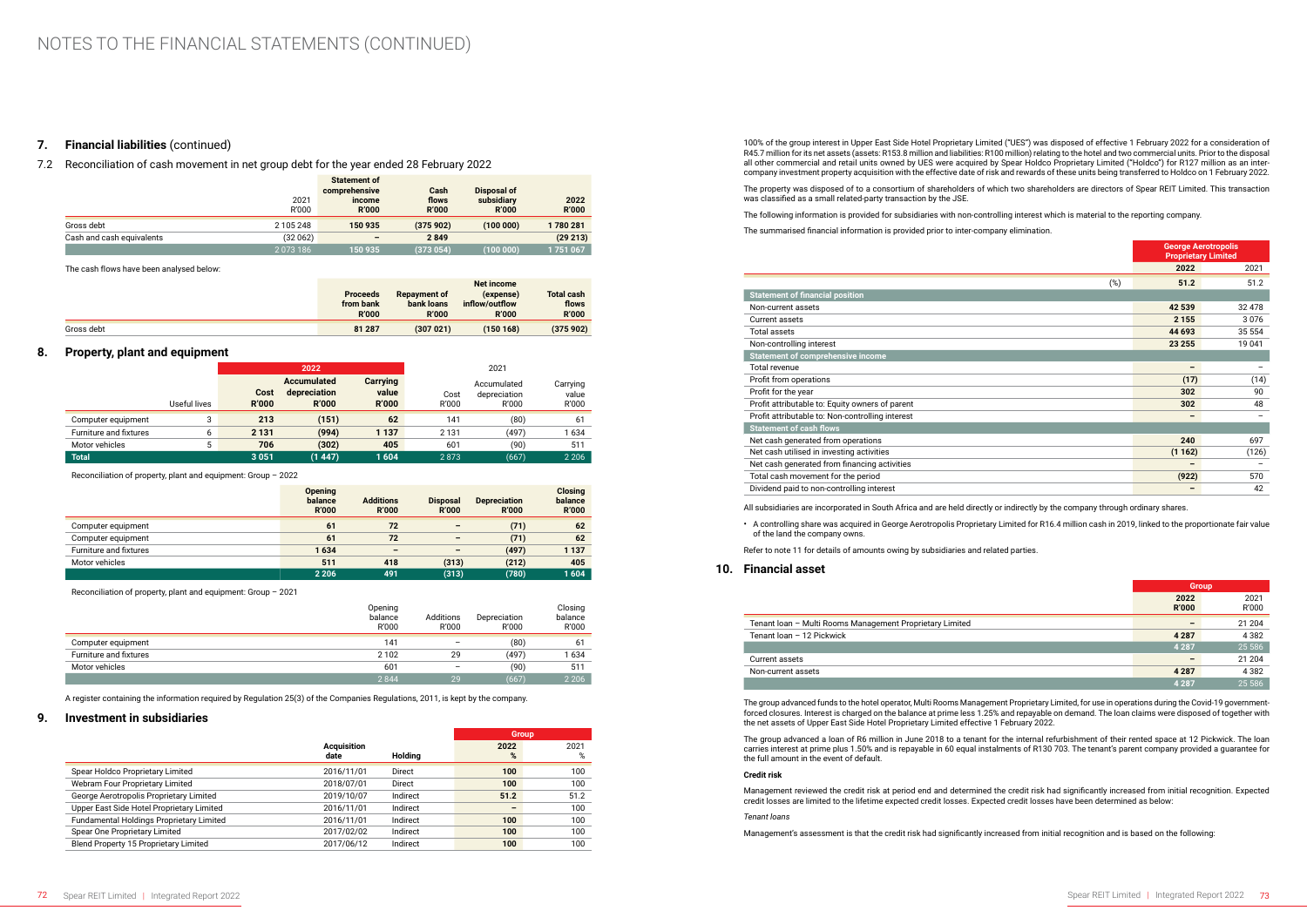### **10. Financial asset** (continued)

*12 Pickwick tenant*

The tenant was forced to close operations during FY2021 due to the national lockdown and all payments could not be made. Further to this, the building was damaged from a neighbouring building fire on 4 January 2021, and was closed by the fire inspector until early March 2021. The building was fully reinstated in November 2021 and the tenant could utilise 100% of the property from December 2021 post reinstatement. For these reasons the contractual payments were ceased as these relate to circumstances outside the control of the tenant. All business interruption claims were submitted to insurers for both rental loss and repayment of the loan and the unpaid amount is fully recoverable post approvement of the business interruption claims. Although the risk of the loan has significantly increased, the loan is still under full guarantee from the Lion Match Company, the parent company of the tenant, and management expects to fully recover the loan from the tenant as its operations have started again. The loan is not material for the group and any percentage of failure risk applied results in an immaterial expected credit loss and thus no expected credit loss allowance was recognised.

### **11. Loans to/(from) related parties**

|                                                                               |              | <b>Group</b> |
|-------------------------------------------------------------------------------|--------------|--------------|
|                                                                               | 2022         | 2021         |
|                                                                               | <b>R'000</b> | R'000        |
| <b>Entities with common directors or trustees</b>                             |              |              |
| VAXR Trust (controlled by directors)                                          |              | 689          |
| Upper East Side Hotel Proprietary Limited (controlled by directors)           | (386)        |              |
| All related party loans are unsecured, interest-free and repayable on demand. |              |              |
| Current assets                                                                |              | 689          |
| <b>Current liabilities</b>                                                    | (386)        |              |
|                                                                               | (386         | 689          |

### **12. Trade and other receivables**

|                                          | <b>Group</b>         |               |
|------------------------------------------|----------------------|---------------|
|                                          | 2022<br><b>R'000</b> | 2021<br>R'000 |
| Trade receivables (tenants)              | 20 570               | 17 359        |
| Allowance for doubtful trade receivables | (5059)               | (3138)        |
| Rental quarantees receivable*            |                      | 5 3 0 0       |
| Property utility deposits                | 424                  | 377           |
| Staff loans                              |                      | 20            |
| <b>Total at amortised cost</b>           | 15 934               | 19 9 18       |

\* *High Mast Properties 30 Proprietary Limited provided the group with a 24-month gross rental guarantee for the acquisition of 1 Waterhouse Place effective 1 July 2018. The guarantee for the first 12 months from effective date equates to R14 million and R16 million for 12 months thereafter*  and lapses at such a point within the two-year guarantee period when the building is fully tenanted. The guarantee was paid in full during the current *financial year.*

All trade and other receivables are denominated in South African Rands and the carrying amounts approximate their fair value.

#### **Credit quality of trade receivables**

The credit quality of trade receivables is high due to them being evaluated with reference to available financial information and history with the company as per note 5 and can be categorised into the following groups:

|                                                      | <b>Group</b> |         |
|------------------------------------------------------|--------------|---------|
|                                                      | 2022         | 2021    |
|                                                      | <b>R'000</b> | R'000   |
| Large nationals, large listed and government tenants | 5 3 7 7      | 2 5 8 5 |
| Smaller international and national tenants           | 9678         | 10 130  |
| Other local tenants and sole proprietors             | 5514         | 4 6 4 4 |
|                                                      | 20 570       | 17 359  |

The maximum exposure to credit risk for trade and other receivables are the carrying values.

|                                                             | <b>Group</b>         |               |
|-------------------------------------------------------------|----------------------|---------------|
|                                                             | 2022<br><b>R'000</b> | 2021<br>R'000 |
| Ageing of trade receivables                                 |                      |               |
| The ageing of trade receivables at year-end was as follows: |                      |               |
| Current $-$ up to 30 days                                   | 5 5 4 1              | 5804          |
| Past due - between 31 and 90 days                           | 5 5 3 1              | 5492          |
| Past due $-91$ days and longer                              | 9 4 9 7              | 6063          |
|                                                             | 20 570               | 17 359        |

#### **Expected credit losses**

The group applies the IFRS 9 simplified approach to measuring expected credit losses using a lifetime expected credit loss provision for trade receivables. To measure expected credit losses on a collective basis, trade receivables are grouped based on similar credit risk and ageing.

The expected loss rates are based on the Group's historical credit losses experienced over the three-year period prior to the period end. The historical loss rates are then adjusted for current and forward-looking information on macroeconomic factors affecting the Group's customers. The Group has identified the inflation, rising interest rates, continued effect of Covid-19, gross domestic product (GDP) growth, rising utility costs and load shedding as the key macroeconomic factors in South Africa. The five-year average historical loss rate experienced by the group amounted to 0.41% of total revenue per financial year.

At 28 February 2022 the lifetime expected loss provision for trade receivables is as follows:

|                                           |         | <b>Current</b> | 31-60 days<br>past due | 61-90 days<br>past due | 90-120 days<br>past due | More than 120<br>days past due |
|-------------------------------------------|---------|----------------|------------------------|------------------------|-------------------------|--------------------------------|
| Expected loss rate                        | (%)     |                |                        |                        | 10                      | 55                             |
| Trade receivable ageing<br>excluding VAT* | (R'000) | 4819           | 2 1 2 5                | 1582                   | 1 1 0 3                 | 8 2 5 9                        |
| Loss provision                            | (R'000) | 241            | 106                    | 111                    | 110                     | 4 5 4 2                        |

*\* VAT is excluded from the calculation due to the fact that VAT can be claimed back if the receivable is written off.*

|                                           | <b>Group</b> |         |
|-------------------------------------------|--------------|---------|
|                                           | 2022         | 2021    |
|                                           | <b>R'000</b> | R'000   |
| Opening loss allowance - 28 February 2021 | 3 1 3 8      | 2839    |
| Loss allowance recognised                 | 6888         | 4 5 5 2 |
| Loss allowance utilised                   | (4967)       | (4253)  |
| Closing loss allowance - 28 February 2022 | 5059         | 3 1 3 8 |

Post-year receivables as at 10 March 2022 have been reduced to R17.1 million (R14.9 million excluding VAT) from R20.5 million, further reducing the risk of non-collection.

The simplified approach for recognising expected credit loss has been applied and lifetime expected credit losses have been assessed as being material and limited to the value as recognised above, and there are no non-current receivable balances.

### **13. Cash and cash equivalents**

|                                                 |                      | Group         |  |
|-------------------------------------------------|----------------------|---------------|--|
|                                                 | 2022<br><b>R'000</b> | 2021<br>R'000 |  |
| <b>Composition of cash and cash equivalents</b> |                      |               |  |
| Current accounts                                | 13 4 35              | 16 324        |  |
| Cash/(overdraft) in investment account          |                      | (278)         |  |
| Cash on call                                    | 15779                | 16 017        |  |
|                                                 | 29 214               | 32 062        |  |

#### **Credit exposure of cash and cash equivalents**

Amounts in current and call accounts are invested with reputable institutions (refer note 5 for credit ratings).

**14. Other financial assets**

|                              |         | <b>Group</b>                       |                             |
|------------------------------|---------|------------------------------------|-----------------------------|
|                              |         | 2022<br><b>Number</b><br>of shares | 2021<br>Number<br>of shares |
| Opening balance              |         | 8 8 8 2 3 4 0                      | 5 342 595                   |
| Acquisitions                 |         | 12 149 302                         | 3 679 745                   |
| Disposal                     |         | (9,400,000)                        | (140000)                    |
| CSP settlement               |         | (1217129)                          | -                           |
| Total treasury shares held   |         | 10 414 513                         | 8 8 8 2 3 4 0               |
| Market value of shares       | (R'000) | 88 523                             | 45 300                      |
| Cash held in trading account | (R'000) | 539                                | (278)                       |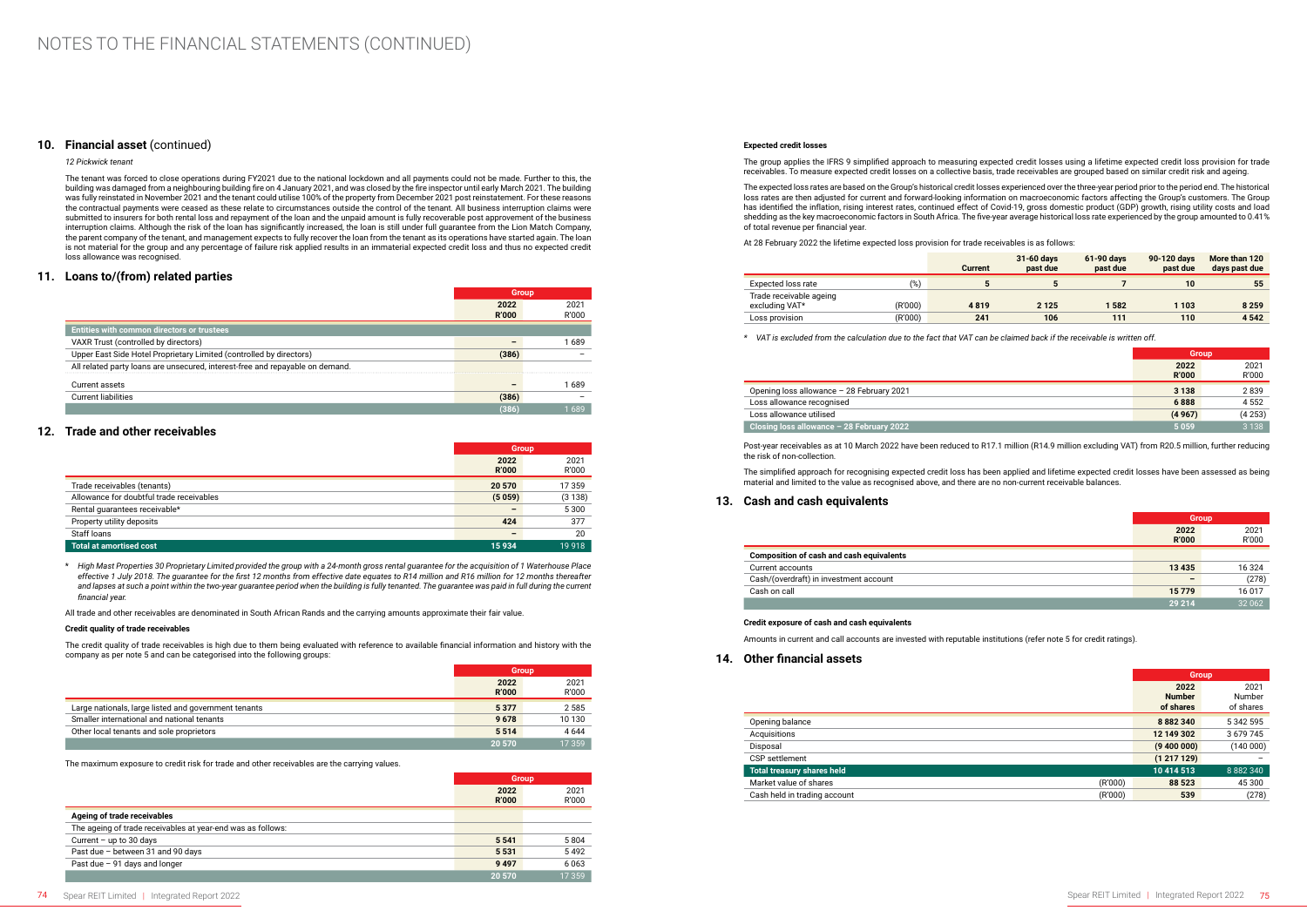### **15. Share capital**

|                                                                  | <b>Group</b>               |                                           |
|------------------------------------------------------------------|----------------------------|-------------------------------------------|
|                                                                  | 2022                       |                                           |
|                                                                  | <b>Number</b><br>of shares | <b>Value</b><br>of shares<br><b>R'000</b> |
| <b>Authorised</b>                                                |                            |                                           |
| 1 000 000 000 ordinary shares of the same class and no par value |                            |                                           |
| Issued                                                           |                            |                                           |
| 234 431 877 ordinary shares of the same class and no par value   | 234 431 877                | 2 168 821                                 |
|                                                                  |                            |                                           |

The unissued shares are under the control of the directors (subject to limitations set by shareholders' resolutions) until the next annual general meeting.

|                                           | <b>Group</b>  |                    |
|-------------------------------------------|---------------|--------------------|
|                                           | 2022          |                    |
|                                           | <b>Number</b> | Value<br>of shares |
|                                           | of shares     | <b>R'000</b>       |
| Reconciliation of number of shares issued |               |                    |
| <b>Opening balance</b>                    | 205 733 231   | 1923355            |
| Add back: Treasury shares prior period    | 8 8 8 2 3 4 0 | 69 109             |
| Private placement 4 February 2022         | 30 230 819    | 253 939            |
| Share issue cost                          |               | 743                |
| Treasury shares at cost                   | (10414513)    | (78325)            |
| <b>Closing balance</b>                    | 234 431 877   | 2 168 821          |
|                                           |               |                    |

|                                                              | <b>Group</b> |           |
|--------------------------------------------------------------|--------------|-----------|
|                                                              | 2021         |           |
|                                                              |              | Value     |
|                                                              | Number       | of shares |
|                                                              | of shares    | R'000     |
| Reconciliation of number of shares issued                    |              |           |
| <b>Opening balance</b>                                       | 200 433 926  | 1910787   |
| Add back: Treasury shares prior period                       | 5 342 595    | 49 543    |
| DRIP November 2020                                           | 7305717      | 32 3 5 7  |
| Spear One NCI acquisition                                    | 1 533 333    | 11 500    |
| Section 42 shares to Spear Holdco for Spear One Shareholding |              | (11 500)  |
| Share issue cost                                             |              | (223)     |
| Treasury shares at cost                                      | (8882340)    | (69109)   |
| <b>Closing balance</b>                                       | 205 733 231  | 1923355   |
|                                                              |              |           |

A total of 12.15 million ordinary shares were repurchased at an average price of R7.20 and held as treasury shares in a subsidiary company from prior year-end.

A total of 9.40 million ordinary shares were sold at an average price of R7.72 from treasury shares held pre the AGM held in July 2021.

### **16. Trade and other payables**

|                                              |                      | <b>Group</b>  |
|----------------------------------------------|----------------------|---------------|
|                                              | 2022<br><b>R'000</b> | 2021<br>R'000 |
| Tenant deposits                              | 33815                | 34 830        |
| Trade payables                               | 6 2 3 9              | 22820         |
| Other accruals                               | 9 4 0 0              | 4759          |
| Trade receivables with credit balances       | 17022                | 19894         |
| Accrual for audit fees                       | 655                  | 452           |
| Payroll accruals                             |                      |               |
| Non-controlling interest profit - GAT        | 41                   | 42            |
| Adjustment account liability properties sold | 262                  |               |
| Total at amortised cost                      | 67433                | 82797         |
| VAT payable                                  | 4 1 9 1              | 2 2 5 9       |
| Total trade and other payables               | 71 625               | 85 057        |

### **17. Future lease payments due**

|                                                      | <b>Group</b> |               |
|------------------------------------------------------|--------------|---------------|
|                                                      | 2022         | 2021<br>R'000 |
|                                                      | <b>R'000</b> |               |
| Contractual future lease receivables are as follows: |              |               |
| Within 1 year                                        | 411 708      | 373 957       |
| Year 2                                               | 324 886      | 343866        |
| Year 3                                               | 247 017      | 270 612       |
| Year 4                                               | 161 256      | 205 202       |
| Year 5                                               | 115 165      | 107383        |
| More than 5 years                                    | 176 670      | 215 693       |
|                                                      | 1 436 701    | 1 516 713     |

### **18. Deferred taxation**

With effect from 1 November 2016, the company and controlled property subsidiaries converted to REITs. As a result, section 25BB of the Income Tax Act will apply to qualifying REIT income and expenses. The legislation provides that capital gains on sale of investment properties are disregarded and previous building allowances claimed will be recouped at 28%. All rental income and dividends from property subsidiaries will be taxed at 28% and any dividends paid from these taxable profits will be deductible at 28%. Any amount in respect of a financial instrument will be taxed at 28%. As the group has not currently decided to pay out capital profits as dividends, income tax could arise on recoupment when investment properties are sold. This income tax is shielded by an accumulated loss.

|                                                 | <b>Group</b>         |               |
|-------------------------------------------------|----------------------|---------------|
|                                                 | 2022<br><b>R'000</b> | 2021<br>R'000 |
| Opening balance                                 | 6 1 7 9              | 6942          |
| Assessed losses post provisional tax submission | 987                  |               |
| Disposal of subsidiary                          | (5493)               |               |
| Assessed losses recognised                      | 396                  | 137           |
| Assessed losses utilised                        | (841)                | (900)         |
| Net deferred tax asset                          | 1 2 2 8              | 6 1 7 9       |

A deferred tax asset has been recognised for all assessed losses to the extent that it is probable that taxable profit will be available against which the deductible temporary differences can be utilised. The total assessed losses for the group amount to R4 million and will be utilised through profits not distributed.

### **19. Revenue**

Revenue comprises gross contractual rentals as well as contractual recoveries of utility costs, property taxes and operating costs as applicable, adjusted for the accounting straight-lining of lease income.

For the company, revenue also includes dividends received from subsidiary companies.

|                                     | <b>Group</b> |         |
|-------------------------------------|--------------|---------|
|                                     | 2022         | 2021    |
|                                     | <b>R'000</b> | R'000   |
| Contractual rental income (IFRS 16) | 413 574      | 377846  |
| Straight-line rental accrual        | 20 0 26      | 32 238  |
| Operating expenditure recoveries    | 16 192       | 14 276  |
| Utility recoveries                  | 124 562      | 106 008 |
|                                     | 574 354      | 530 368 |

Straight-line rental accrual revenue is an IFRS recognised item that does not form part of the group distributable funds from operations and is recognised in terms of being IFRS compliant.

### **20. Other income**

|                     | <b>Group</b>         |                          |
|---------------------|----------------------|--------------------------|
|                     | 2022<br><b>R'000</b> | 2021<br>R'000            |
| Fee recoveries      | 23                   | 13                       |
| Lease fees          | 205                  | 167                      |
| Bad debts recovered | 30                   | 54                       |
| Insurance claims    | 17                   | 636                      |
| Other income        | 234                  | $\overline{\phantom{0}}$ |
|                     | 509                  | 869                      |

Other income was recognised as the performance obligation was satisfied by transferring the promised service per the lease agreement to the tenants.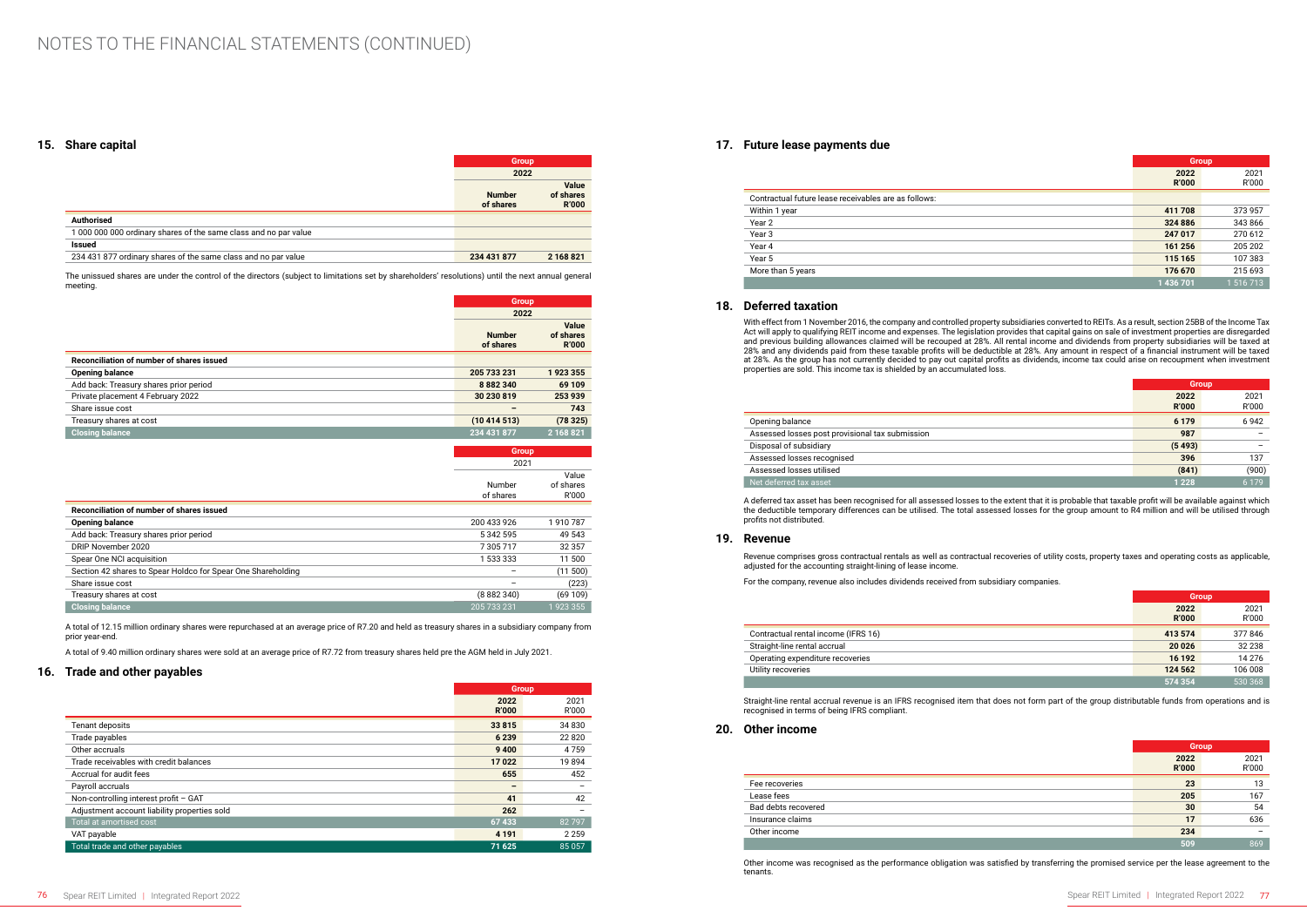### **21. Expenses by nature**

|              | <b>Group</b>         |               |
|--------------|----------------------|---------------|
| <b>Notes</b> | 2022<br><b>R'000</b> | 2021<br>R'000 |
|              |                      |               |
| 21.1         | 24 687               | 16 131        |
| 21.4         | 12451                | 10 534        |
| 21.4         | 195 771              | 160 925       |
| 21.4         | 13769                | 11 754        |
|              | 246 678              | 199 344       |
|              |                      |               |
|              |                      |               |

### 21.1 Employee benefits

| Salaries and wages            |      | 7 1 6 7 | 9662    |
|-------------------------------|------|---------|---------|
| Non-executive directors' fees | 21.2 | 2 7 6 0 | 2067    |
| Executive director emoluments | 21.3 | 14760   | 4 4 0 2 |
|                               |      | 24 687  | 16 131  |

### 21.2 Non-executive directors' fees

The following fees were paid to non-executive directors for their services as directors:

|                      |                                | <b>Group</b>         |               |
|----------------------|--------------------------------|----------------------|---------------|
| <b>Director</b>      |                                | 2022<br><b>R'000</b> | 2021<br>R'000 |
| A Varachhia          | Non-executive Chairman         | 618                  | 471           |
| MN Flax              | Non-executive Deputy Chairman  | 608                  | 463           |
| JE Allie             | Lead independent non-executive | 327                  | 241           |
| <b>BL</b> Goldberg   | Independent non-executive      | 318                  | 230           |
| N Kjellström-Matseke | Independent non-executive      | 328                  | 241           |
| RL Phillips (Dr.)    | Independent non-executive      | 277                  | 210           |
| CS McCarthy          | Non-executive                  | 287                  | 210           |
|                      |                                | 2760                 | 2067          |

Non-executive fees are paid from Spear Holdco, a subsidiary and the operating company of the group.

### 21.3 Executive directors' emoluments

Remuneration paid to executive directors comprised of:

|                 |     | Year ended 28 February 2022   |                                          |                                                   |                                                  |                              |                                                         |
|-----------------|-----|-------------------------------|------------------------------------------|---------------------------------------------------|--------------------------------------------------|------------------------------|---------------------------------------------------------|
| <b>Director</b> |     | <b>Salary</b><br><b>R'000</b> | <b>Other</b><br>benefits<br><b>R'000</b> | <b>Performance</b><br>bonus (STI)<br><b>R'000</b> | Long-term<br>incentive<br>vested<br><b>R'000</b> | <b>Total</b><br><b>R'000</b> | <b>Total</b><br><b>IFRS 2</b><br>charge<br><b>R'000</b> |
| QM Rossi        | CEO | 2818                          | 137                                      | 2561                                              | 2785                                             | 8 3 0 0                      | 1537                                                    |
| C Barnard       | CFO | 1990                          | 97                                       | 1588                                              | 2785                                             | 6459                         | 1537                                                    |
|                 |     | 4808                          | 234                                      | 4 1 4 8                                           | 5 5 7 0                                          | 14760                        | 3 0 7 3                                                 |

|           |            |                 | Year ended 28 February 2021 |                                     |                |                                               |
|-----------|------------|-----------------|-----------------------------|-------------------------------------|----------------|-----------------------------------------------|
| Director  |            | Salary<br>R'000 | Other<br>benefits<br>R'000  | Performance<br>bonus (STI)<br>R'000 | Total<br>R'000 | Total<br>IFRS <sub>2</sub><br>charge<br>R'000 |
| QM Rossi  | CEO        | 2453            | 149                         | -                                   | 2602           | 2 2 4 2                                       |
| C Barnard | <b>CFO</b> | 1703            | 96                          | -                                   | 1799           | 2 2 4 2                                       |
|           |            | 4 1 5 7         | 245                         | -                                   | 4 4 0 2        | 4 4 8 4                                       |

### 21.4 Operating and head office expenditure and depreciation

|                                     | <b>Group</b> |         |
|-------------------------------------|--------------|---------|
|                                     | 2022         | 2021    |
|                                     | <b>R'000</b> | R'000   |
| Property taxes and utility expenses | 127 121      | 110 702 |
| Property operational costs          | 51 195       | 39 513  |
| Repairs and maintenance             | 17455        | 10 710  |
| Depreciation                        | 13769        | 11754   |
| Auditor's remuneration              | 950          | 835     |
| Accounting and taxation fees        | 127          | 70      |
| Bad debts written off               | 1829         | 1414    |
| Provision for bad debt              | 5059         | 3 1 3 8 |
| Employee benefits                   | 24 687       | 16 131  |
| Other operating expenditure         | 4 4 8 6      | 5077    |
|                                     | 246 678      | 199 344 |

### **22. Taxation**

|                                                 |              | <b>Group</b>         |               |
|-------------------------------------------------|--------------|----------------------|---------------|
|                                                 | <b>Notes</b> | 2022<br><b>R'000</b> | 2021<br>R'000 |
| Current tax                                     |              |                      |               |
| Capital gains taxation refund                   |              |                      |               |
| Current tax expense                             | 21.1         | 4 4 6 7              | 7527          |
|                                                 |              | 4 4 6 7              | 7527          |
| Deferred tax                                    |              |                      |               |
| Originating and reversing temporary differences |              | (542)                | 764           |
|                                                 |              | 3 9 2 5              | 8 2 9 1       |

The company is a REIT and all subsidiaries in the group are "controlled companies" as defined in the Income Tax Act. After deducting the "qualifying distribution", being 88% of distributable profit from taxable income, the above income tax was payable in the current period.

The company has no liability for normal taxation if all cash profits, excluding capital, are paid out as a distribution (qualifying distribution)/debenture interest) and shareholders/linked unitholders are consequently subject to tax according to the individual linked unitholder's tax status.

22.1 Reconciliation of tax expense

|                                                          | <b>Group</b> |          |
|----------------------------------------------------------|--------------|----------|
|                                                          | 2022         | 2021     |
|                                                          | <b>R'000</b> | R'000    |
| Reconciliation between accounting profit and tax expense |              |          |
| Accounting profit                                        | 230 126      | 65 275   |
| Tax at applicable rate<br>28%                            | 64 435       | 18 277   |
| Deductible temporary differences                         | (17033)      | 23 3 6 7 |
| Taxable earnings                                         | 47 403       | 41 644   |
| Less: Qualifying distribution                            | (39314)      | (33315)  |
| Less: Antecedent dividend                                | (2910)       |          |
| Taxable profit                                           | 5 1 7 9      | 8 3 2 9  |
| Assessed loss utilised                                   | (712)        | (802)    |
|                                                          | 4 4 6 7      | 7 5 2 7  |

The estimated tax loss available for set-off against future taxable income is R4 million (FY2021: R22 million) after the prior period utilisation of the assessed loss.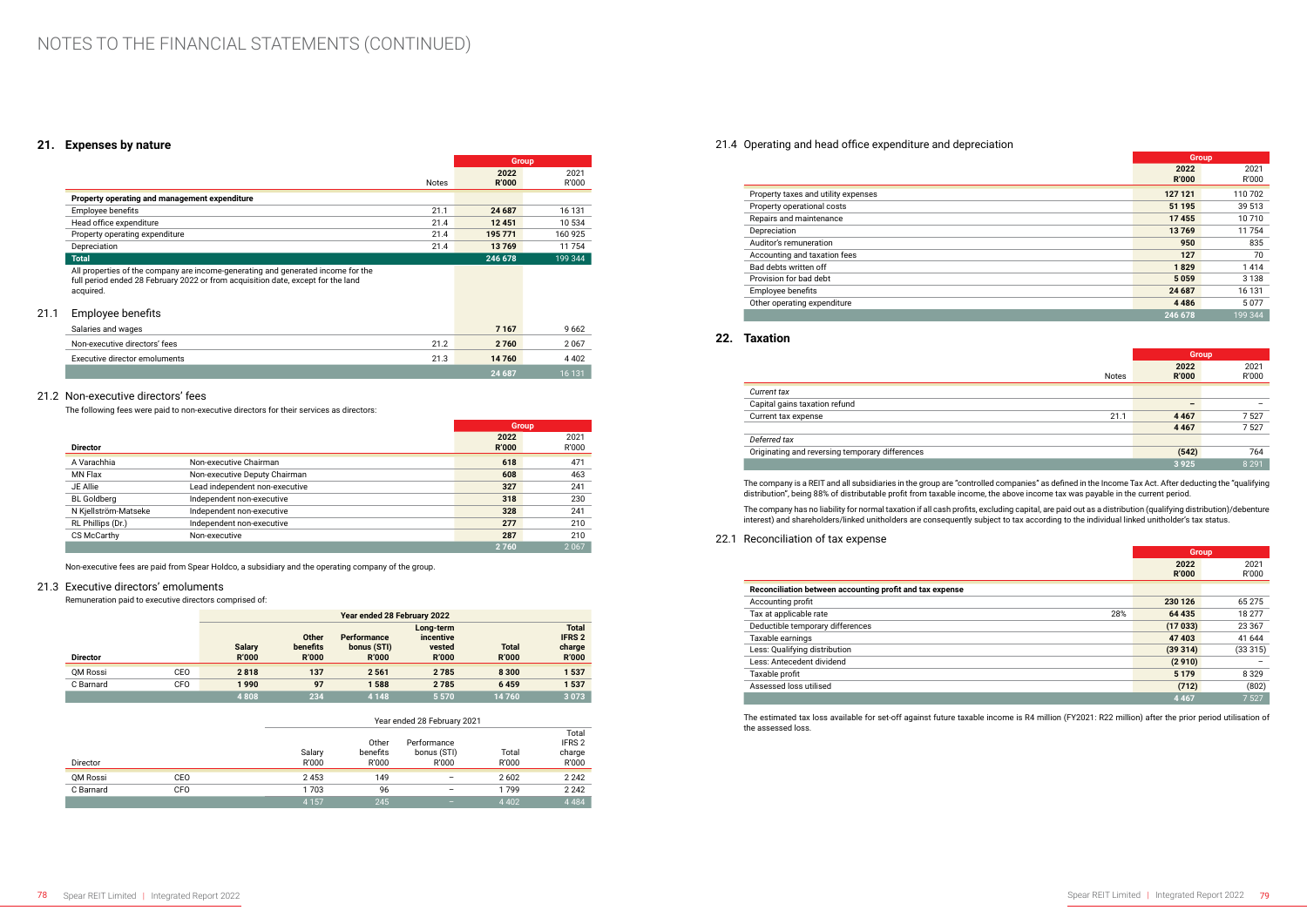## **23. Cash generated from/(used in) operations**

|                                              |             | <b>Group</b>         |               |
|----------------------------------------------|-------------|----------------------|---------------|
|                                              | Notes       | 2022<br><b>R'000</b> | 2021<br>R'000 |
| Cash generated from operations               |             |                      |               |
| Profit before tax:                           |             | 168 849              | 65 275        |
| Adiusted for:                                |             |                      |               |
| Straight-line rental income accrual          |             | (20026)              | (32 238)      |
| Depreciation                                 | $6$ and $8$ | 13769                | 11754         |
| Fair value adjustment - Investment property  | 6           | (2051)               | 106 404       |
| Impairment Investments                       |             | 267                  | 119           |
| Finance income                               | 23.2        | (3647)               | (5909)        |
| Finance cost                                 | 23.1        | 150 935              | 153836        |
| Share-based payment expense                  | 30          | 9 4 4 0              | 11891         |
| <b>Working capital movements</b>             |             |                      |               |
| Trade and other receivables                  | 12          | 3984                 | (6292)        |
| Trade and other payables                     | 16          | (13 432)             | 15026         |
|                                              |             | 312 190              | 319 866       |
|                                              |             | <b>Group</b>         |               |
| Notes to the cash flow statement             |             | 2022<br><b>R'000</b> | 2021<br>R'000 |
| 23.1<br>Finance costs                        |             |                      |               |
| Interest paid on bank loans                  |             | 150 851              | 153 612       |
| Interest accrual paid current year           |             | (766)                | (1244)        |
| Interest paid on deposits                    |             | 61                   | 172           |
| Interest paid on bank accounts               |             | 23                   | 52            |
|                                              |             | 150 169              | 152 592       |
| 23.2<br>Finance income                       |             |                      |               |
| Interest earned on late payment from tenants |             | (998)                | (966)         |
| Interest earned on loan accounts             |             |                      |               |
| Interest earned on financial asset           |             | 355                  | (969)         |
| Interest earned on call accounts             |             | (2648)               | (1040)        |
|                                              |             | (3 291)              | (2975)        |
| 23.3<br>Tax paid                             |             |                      |               |
| Taxation per the income statement            |             | (3925)               | (8 290)       |
| Taxation (receivable)/payable end of period  |             | (147)                | 314           |
| Deferred tax utilisation                     |             | (562)                | 764           |
| Balance (paid)/received during the period    |             | (4634)               | (7213)        |
| 23.4<br>Distribution paid                    |             |                      |               |
| Dividend of prior period paid                |             | (59815)              | (94128)       |
| Interim dividend paid                        |             | (67145)              | (58284)       |
| Antecedent dividend paid                     |             | $\overline{a}$       |               |
|                                              |             | (126960)             | (152413)      |

## **24. Capital commitments**

|                                                                        |              | <b>Group</b> |  |
|------------------------------------------------------------------------|--------------|--------------|--|
|                                                                        | 2022         | 2021         |  |
|                                                                        | <b>R'000</b> | R'000        |  |
| Contracted for acquisition of new land and buildings                   | 40 000       |              |  |
| Contracted tenant installation allowance                               | 883          | 3882         |  |
| Contracted maintenance and capital installation to existing properties | 7016         | 4 1 5 0      |  |
| Contracted for expansion to existing property                          | 12 055       | 29 306       |  |
|                                                                        | 59 954       | 37 338       |  |

### **25. Related parties**

Related party relationships exist between the company, its subsidiaries, directors as well as their close family members, and key management of the company, the details of which are disclosed as follows:

|                                                                                                                        |                      | <b>Note</b>   |  |  |  |
|------------------------------------------------------------------------------------------------------------------------|----------------------|---------------|--|--|--|
| Key management of the company is the executive and non-executive directors (also see directors report)                 |                      | 21            |  |  |  |
| Investments in and amounts owing by related parties                                                                    |                      | 9             |  |  |  |
| Remuneration paid to directors, executive and non-executive                                                            |                      | 21            |  |  |  |
| Details of director's interest in the ordinary shares of the company are provided in the director's report             |                      |               |  |  |  |
| Details relating to share-based payments of key management                                                             |                      |               |  |  |  |
| Investments property disposed of to related parties                                                                    |                      |               |  |  |  |
|                                                                                                                        | 2022<br><b>R'000</b> | 2021<br>R'000 |  |  |  |
| In the ordinary course of business, the company entered into the following other transactions with<br>related parties: |                      |               |  |  |  |
| - Investment property cost capitalised - Kitchen Emporium (close family member of executive<br>director)               | 1 3 1 8              | 240           |  |  |  |
| - Rental received - Kitchen Emporium (close family member of executive director)                                       | 438                  | 443           |  |  |  |

|                                                                                                                        |                      | <b>Note</b>   |
|------------------------------------------------------------------------------------------------------------------------|----------------------|---------------|
| Key management of the company is the executive and non-executive directors (also see directors report)                 |                      | 21            |
| Investments in and amounts owing by related parties                                                                    |                      | 9             |
| Remuneration paid to directors, executive and non-executive                                                            |                      | 21            |
| Details of director's interest in the ordinary shares of the company are provided in the director's report             |                      |               |
| Details relating to share-based payments of key management                                                             |                      | 30            |
| Investments property disposed of to related parties                                                                    |                      | 9             |
|                                                                                                                        | 2022<br><b>R'000</b> | 2021<br>R'000 |
| In the ordinary course of business, the company entered into the following other transactions with<br>related parties: |                      |               |
| - Investment property cost capitalised - Kitchen Emporium (close family member of executive<br>director)               | 1318                 | 240           |
| - Rental received - Kitchen Emporium (close family member of executive director)                                       | 438                  | 443           |

### **26. Subsequent events**

The directors are not aware of any events, other than those listed below, that have occurred since the end of the financial period, which have a material impact on the results and disclosures in these financial statements.

The group took transfer of the following property after period end:

|                         | <b>Transfer date</b> | <b>Acquisition</b><br>value<br><b>R'000</b> | <b>Debt</b><br>funding<br><b>R'000</b> | <b>Equity</b><br>funding<br><b>R'000</b> | Yield<br>% |
|-------------------------|----------------------|---------------------------------------------|----------------------------------------|------------------------------------------|------------|
| 27 Junction Road, Parow | <b>TBC</b>           | 65 000                                      | 25 000                                 | 40 000                                   | 9.73       |
|                         |                      | 65 000                                      | 25 000                                 | 40 000                                   | 9.73       |

The group disposed of the following properties after period end:

|                                      | Disposal date | <b>Gross</b><br>disposal<br>value<br><b>R'000</b> | <b>Debt</b><br>settled<br><b>R'000</b> | Cash<br>retained<br><b>R'000</b> | <b>Disposal</b><br>vield<br>% |
|--------------------------------------|---------------|---------------------------------------------------|----------------------------------------|----------------------------------|-------------------------------|
| Talana Close, Bellville              | 2022/04/08    | 71 400                                            | 25 000                                 | 46 400                           | 9.00                          |
| Island Business Park, Paarden Eiland | <b>TBC</b>    | 22 500                                            | $\overline{\phantom{0}}$               | 22 500                           | 10.00                         |
|                                      |               | 93 900                                            | 25 000                                 | 68 900                           | 9.50                          |

### **27. Financial asset by category**

The accounting policies for financial instruments have been applied to the line items below:

|                             |              | <b>Group</b>     |              |           |         |  |
|-----------------------------|--------------|------------------|--------------|-----------|---------|--|
|                             |              | 2022             |              | 2021      |         |  |
|                             |              | <b>Amortised</b> |              | Amortised |         |  |
|                             |              | cost             | <b>Total</b> | cost      | Total   |  |
|                             | <b>Notes</b> | <b>R'000</b>     | <b>R'000</b> | R'000     | R'000   |  |
| Trade and other receivables | 12           | 15934            | 15934        | 19 9 18   | 19918   |  |
| Cash and cash equivalents   | 13           | 29 214           | 29 214       | 32 340    | 32 340  |  |
| Loan to related party       | 11           |                  |              | 1689      | 1689    |  |
| Financial assets            | 10           | 4 2 8 7          | 4 2 8 7      | 25 5 86   | 25 5 86 |  |
|                             |              | 49 435           | 49 435       | 79 533    | 79 533  |  |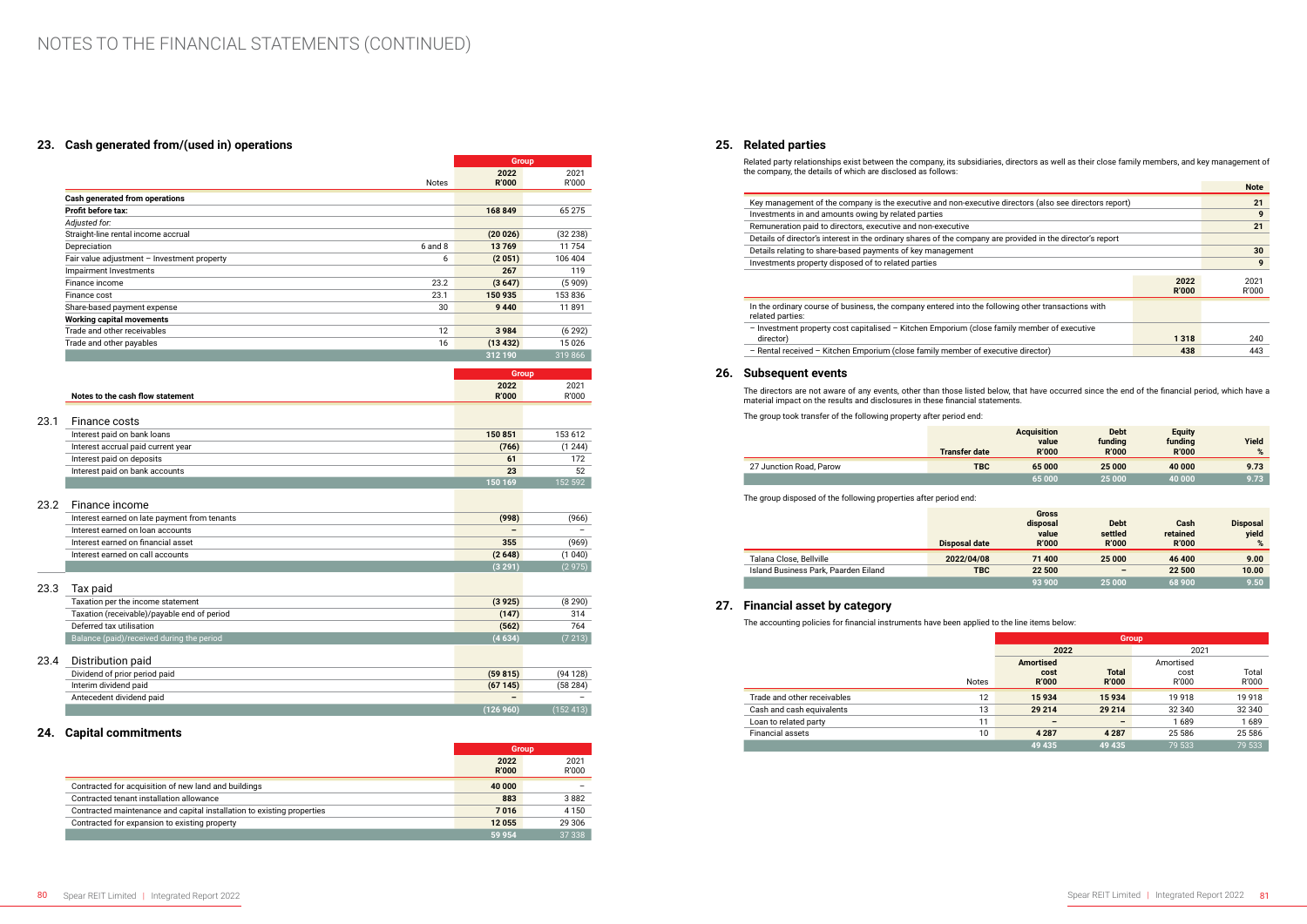### **28. Financial liability by category**

The accounting policies for financial instruments have been applied to the line items below:

|                              |              | <b>Group</b>                                    |                                    |                              |                                          |                      |                |  |  |
|------------------------------|--------------|-------------------------------------------------|------------------------------------|------------------------------|------------------------------------------|----------------------|----------------|--|--|
|                              |              |                                                 | 2022                               |                              | 2021                                     |                      |                |  |  |
|                              |              | <b>Financial</b><br>liabilities at<br>amortised | Non-<br>financial                  |                              | Financial<br>liabilities at<br>amortised | Non-<br>financial    |                |  |  |
|                              | <b>Notes</b> | cost<br><b>R'000</b>                            | <b>instruments</b><br><b>R'000</b> | <b>Total</b><br><b>R'000</b> | cost<br>R'000                            | instruments<br>R'000 | Total<br>R'000 |  |  |
| <b>Financial liabilities</b> |              | 1780280                                         | -                                  | 1780280                      | 2 105 248                                |                      | 2 105 248      |  |  |
| Loans from related party     | 11           | 386                                             | -                                  | 386                          |                                          |                      |                |  |  |
| Trade and other payables     | 16           | 67434                                           | 4 1 9 1                            | 71 625                       | 82797                                    | 2 2 5 9              | 85057          |  |  |
|                              |              | 1848100                                         | 4 1 9 1                            | 852 291                      | 2 188 045                                | 2 2 5 9              | 12190305'      |  |  |

### **29. Fair value disclosures**

All assets and liabilities measured or disclosed at fair value are classified using a three-tiered fair value hierarchy that reflects the significance of the inputs used in determining the measurement as follows:

- Level 1 Measurements in whole or in part are done by reference to unadjusted, quoted prices in an active market for identical assets and liabilities. Quoted prices are readily available from an exchange, dealer, broker, industry group, pricing service or regulatory agency and those prices represent actual and regularly occurring market transactions on an arm's length basis.
- Level 2 Measurements are done by reference to inputs other than quoted prices that are included in level 1. These inputs are observable for the financial instrument, either directly (i.e. as prices) or indirectly (i.e. from derived prices).

Level 3 Measurements are done by reference to inputs that are not based on observable market data.

The fair value of financial assets and liabilities that are not traded in an active market is determined by using valuation techniques.

Valuation models are used to value investment properties (measurement and disclosure) and financial liabilities that have fixed interest rates (disclosure only).

The output of a model is always an estimate or approximation of a value that cannot be determined with certainty and valuation techniques employed may not fully reflect all factors relevant to the positions the company holds. Valuations are therefore adjusted, where appropriate, to allow for additional factors.

The key inputs to the valuation of investment property are the discount rate and exit capitalisation rate, representative of the perceived risk in the investment.

|                                            | <b>Group</b>  |               |
|--------------------------------------------|---------------|---------------|
|                                            | 2022          | 2021          |
| Levels of fair value measurements          | <b>R'000</b>  | R'000         |
| <b>Assets</b>                              |               |               |
| Non-current assets held for sale (Level 3) | 71 400        |               |
| Investment properties (Level 3)            | 4 4 0 6 2 6 5 | 4495970       |
| Total assets at fair value                 | 4 4 0 6 2 6 5 | 4 4 9 5 9 7 0 |

*Refer to note 6 for the reconciliation of investment properties from opening to closing balance.*

The fair value of investment properties is updated at each reporting period either by way of external valuations or directors' valuations.

Investment property is required to be valued with sufficient regularity to ensure that the reported value is representative of fair value. Per JSE requirements a third of investment properties are required to be valued by an external independent valuer on an annual basis and the remaining two thirds are valued internally, by management. All valuations were performed with the effective date 28 February 2022.

#### **Valuation technique**

The fair market valuations are tested for reasonableness by comparing the resultant Rand per m<sup>2</sup> against comparative sales of similar properties in similar locations.

The fair value of investment properties is determined by utilising the discounted cash flow methodology in terms of which estimated gross income is projected for a five- or 10-year period, based on contractual arrangements and an estimated market rent upon the expiry of the leases for the period of the cash flow. Forecast expenses are deducted from the estimated gross annual income projections to arrive at the net annual income stream for the period of the cash flow.

This net annual income stream is discounted and aggregated to determine an estimated net present value of the cash flow.

To the sum of the discounted net annual value of the cash flow is added an amount that represents an estimate of the value of the property upon reversion at the end of the cash flow period. This latter amount is calculated as the value of the estimated net income in the forward period of 12 months immediately following the final year of the cash flow, capitalised at an appropriate exit capitalisation rate.

Capitalisation rates (and more specifically exit capitalisation rates which are utilised at the end of the discounted cash flow period) to determine the fair value of investment property into perpetuity were examined and risk-adjusted where necessary, to account for factors that influence the sustainability of cash flows pertaining to each property such as location, condition of improvements, market conditions and the strength of the underlying lease covenants, *inter alia.*

The discount rate is the annual return that a prudent rational investor requires in order to invest in the property in a competitive market as opposed to alternative asset classes.

It is widely expected that a yield premium above an appropriate risk-free rate is required to induce investors to invest into property due to the additional perceived risk in this asset class as opposed to an alternative investment with no default risk. Similarly, discount rates were examined and risk-adjusted where necessary.

As at 28 February 2022, the following assumptions and unobservable inputs used by the group in determining fair value were in the following ranges:

|                                             |          | <b>Industrial</b> | <b>Commercial</b> | <b>Retail</b> | <b>Hospitality</b>    | <b>Total</b><br>2022 | Total<br>2021 |
|---------------------------------------------|----------|-------------------|-------------------|---------------|-----------------------|----------------------|---------------|
| Average discount rate                       | (%)      | 13.56             | 13.54             | 13.42         | <b>Note 1 &amp; 2</b> | 13.50                | 13.95         |
| Average capitalisation rate                 | (% )     | 9.00              | 9.18              | 8.92          |                       | 9.03                 | 8.95          |
| Average exit capitalisation rate            | (%)      | 9.22              | 9.50              | 9.17          |                       | 9.30                 | 9.25          |
| Average prior year exit capitalisation rate | (% )     | 9.33              | 9.29              | 9.13          |                       | 9.25                 |               |
| Average rental growth rate                  | (% )     | 4.56              | 4.36              | 4.50          |                       | 4.47                 | 5.00          |
| Average expense growth rate                 | (9)      | 6.00              | 6.00              | 6.00          |                       | 6.00                 | 7.00          |
| Structural vacancy range                    | (%)      | $0.5 - 2.0$       | $0.5 - 2.0$       | $0.5 - 2.0$   |                       | $0.5 - 2.0$          | $0.5 - 2.0$   |
| Void period range                           | (months) | $2 - 4$           | $2 - 4$           | $2 - 4$       |                       | $2 - 4$              | $2 - 4$       |

*Note 1: 15 on Orange is valued at the call option price of R265 million excluding the residential penthouse of R14 million, which is deemed to be fair market value.*

*Note 2: UES DoubleTree by Hilton Hotel was sold effective 1 February 2022.*

These resulted in the following key metrics pertaining to the portfolio:

|                                                           |  |         | <b>Industrial</b> | <b>Commercial</b> | <b>Retail</b> | <b>Hospitality</b> | <b>Total</b> |
|-----------------------------------------------------------|--|---------|-------------------|-------------------|---------------|--------------------|--------------|
| Average value per property<br>(excluding land/bulk value) |  | (R'000) | 127 034           | 158 245           | 110 517       | 279 000            | 142835       |
| Average value per m <sup>2</sup>                          |  | (Rands) | 4897              | 16 664            | 13 546        | 16744              | 9669         |

It was found that the resultant rates per property and per asset class were reasonable and fair.

Further assumptions are used in the valuation of investment property. The inter-relationship between unobservable inputs and fair value measurements is as follows:

The estimated fair value would increase/(decrease) if:

- The discount rate was lower/(higher)
- The reversionary capitalisation rate was lower/(higher)
- The expected market rental growth was higher/(lower)
- The expected expense growth was lower/(higher)
- The vacant periods were shorter/(longer)
- The rent-free periods were shorter/(longer)
- The occupancy rate was higher/(lower)
- The estimate of market rentals was higher/(lower).

Due to Covid-19 all assumptions used by internal and external valuers were reviewed and adjusted where required. The material assumptions applied in property valuations have not changed materially from the prior year-end.

The table below illustrates the sensitivity of the fair value to changes in the exit capitalisation rate:

|    | <b>Group</b> |           |
|----|--------------|-----------|
|    | 2022         | 2021      |
|    | <b>R'000</b> | R'000     |
|    |              |           |
| 5% | 232 117      | 254 693   |
| 5% | (208331)     | (228 422) |
|    | 159 076      | 168 570   |
|    | (147535)     | (156658)  |

#### Sensitivity analysis

Increase in fair value if exit capitalisation rates are decreased by 0. Decrease in fair value if exit capitalisation rates are increased by 0. Increase in fair value if discount rates are decreased by 0.5% Decrease in fair value if discount rates are increased by 0.5%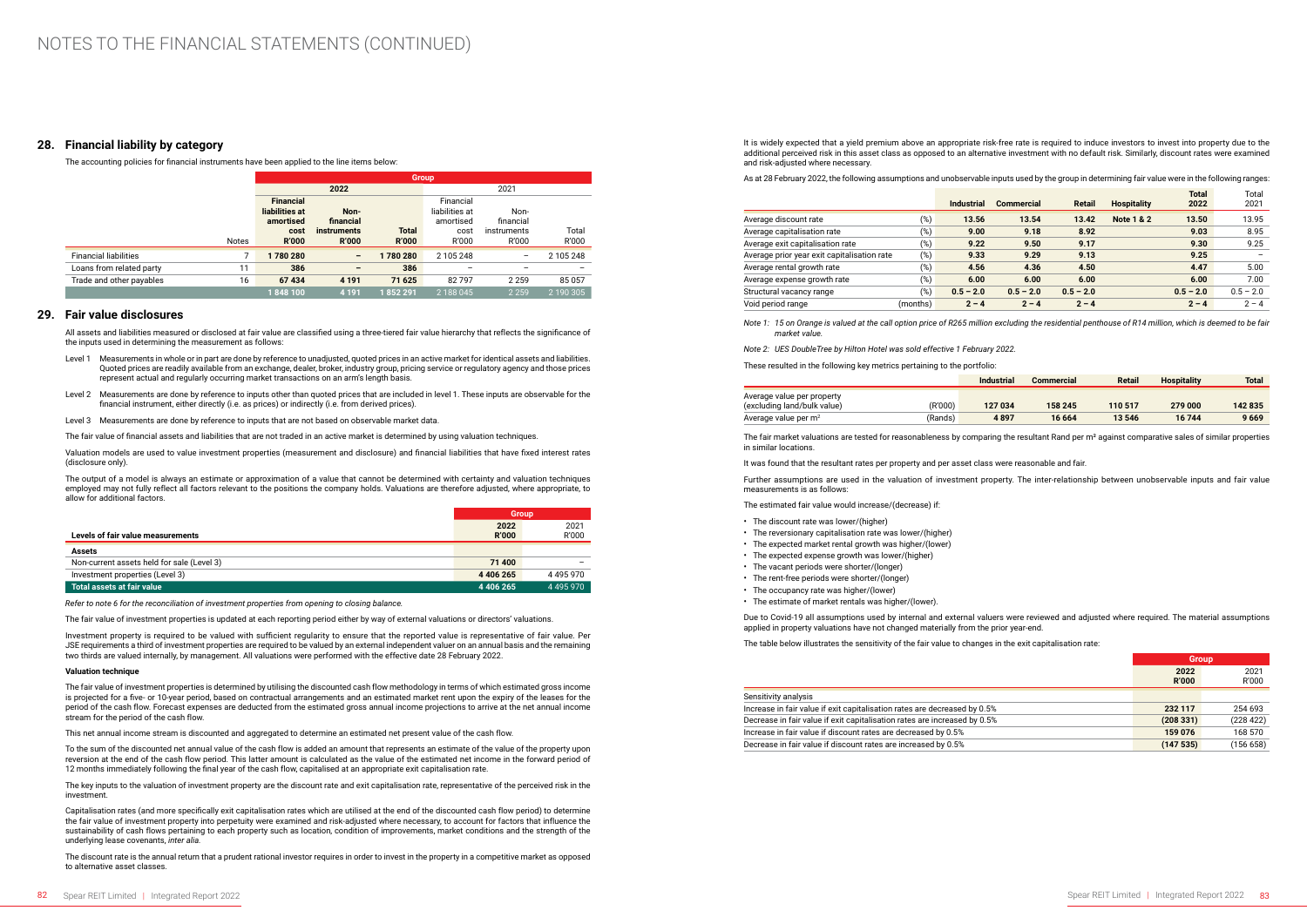### **29. Fair value disclosures** (continued)

The sensitivity analysis assumes all other items remain unchanged and is based on the investment property value at the end of the reporting period.

|                                                               |        | Date of last<br>external<br>valuation | <b>Discount</b><br>rate<br>% | Exit<br>capitalisation<br>rate<br>% | <b>Fair value of</b><br>property<br><b>28 February</b><br>2022<br><b>R'000</b> |
|---------------------------------------------------------------|--------|---------------------------------------|------------------------------|-------------------------------------|--------------------------------------------------------------------------------|
| List of properties - 2022 external valuations                 |        |                                       |                              |                                     |                                                                                |
| Sable Square Shopping Centre, Milnerton                       |        | 2022/02/28                            | 13.75                        | 8.75                                | 438 600                                                                        |
| <b>MWEB Head Office, Parow</b>                                |        | 2022/02/28                            | 14.25                        | 9.25                                | 156 000                                                                        |
| Blackheath Park, Blackheath                                   |        | 2022/02/28                            | 15.00                        | 10.00                               | 152 300                                                                        |
| UES (Holdco) Commercial, retail and residential.<br>Woodstock |        | 2022/02/28                            | 14.00                        | 9.00                                | 119 200                                                                        |
| Blackheath Warehouse, Blackheath                              |        | 2022/02/28                            | 14.00                        | 9.00                                | 107850                                                                         |
| Nampak Liquids, Epping                                        |        | 2022/02/28                            | 13.50                        | 8.50                                | 106 300                                                                        |
| 5 Fitzmaurice, Epping                                         |        | 2022/02/28                            | 14.25                        | 9.25                                | 82 650                                                                         |
| Bloemhof Building, Tyger Valley                               |        | 2022/02/28                            | 14.25                        | 9.25                                | 49 035                                                                         |
| 142 Edward Street, Tyger Valley                               |        | 2022/02/28                            | 14.00                        | 9.00                                | 42 200                                                                         |
| 26 Marine Drive, Paarden Eiland                               |        | 2022/02/28                            | 13.75                        | 8.75                                | 33 100                                                                         |
| 12 Pickwick Street, Woodstock                                 |        | 2022/02/28                            | 14.50                        | 9.50                                | 27835                                                                          |
| 30 Marine Drive, Paarden Eiland                               |        | 2022/02/28                            | 14.25                        | 9.25                                | 22 400                                                                         |
| Omnipark, Tyger Valley                                        |        | 2022/02/28                            | 14.75                        | 9.75                                | 20 000                                                                         |
| List of properties - 2022 management valuations               |        |                                       |                              |                                     |                                                                                |
| Mega Park, Bellville                                          |        | 2021/02/28                            | 13.00                        | 9.50                                | 479 000                                                                        |
| 2 Long Street, Cape Town                                      |        | 2021/02/28                            | 13.75                        | 10.25                               | 439 000                                                                        |
| Liberty Life Building, Century City                           |        | 2021/02/28                            | 12.50                        | 9.00                                | 436 000                                                                        |
| Northgate Park, Brooklyn                                      |        | 2020/02/29                            | 13.00                        | 9.50                                | 332 000                                                                        |
| 15 on Orange, Cape Town                                       | Note 1 | 2020/02/29                            | N/A                          | N/A                                 | 279 000                                                                        |
| 1 Waterhouse Place, Century City                              |        | 2021/02/28                            | 13.00                        | 9.50                                | 242 000                                                                        |
| Radnor Road, Bellville                                        |        | 2020/02/29                            | 13.00                        | 9.50                                | 122 000                                                                        |
| No. 2 Estuaries, Century City                                 |        | 2020/02/29                            | 12.50                        | 9.00                                | 109 000                                                                        |
| 1 Beacon Way, Bellville                                       |        | 2021/02/28                            | 11.75                        | 8.25                                | 103 000                                                                        |
| Manhattan Plaza, Tyger Valley                                 |        | 2020/02/29                            | 13.00                        | 9.50                                | 99 000                                                                         |
| Viking Business Park, Epping                                  |        | 2021/02/28                            | 13.25                        | 9.75                                | 95 000                                                                         |
| 78 on Edward, Tyger Valley                                    |        | 2021/02/28                            | 13.00                        | 9.50                                | 88 000                                                                         |
| Talana Close, Bellville                                       | Note 2 | 2019/02/28                            | N/A                          | N/A                                 | 71 400                                                                         |
| Sterling Place, Tyger Valley                                  |        | 2021/02/28                            | 13.50                        | 10.00                               | 63 000                                                                         |
| 28 Marine Drive, Paarden Eiland                               |        | 2021/02/28                            | 13.00                        | 9.50                                | 42 000                                                                         |
| 1 Paarden Eiland Road, Paarden Eiland                         |        | 2021/02/28                            | 12.50                        | 9.00                                | 32 000                                                                         |
| Island Business Park, Paarden Eiland                          |        | 2021/02/28                            | 14.00                        | 10.50                               | 21 000                                                                         |
| 34 Marine Drive, Paarden Eiland                               |        | 2021/02/28                            | 13.00                        | 9.50                                | 18 000                                                                         |
| List of properties - 2022 no valuation completed              |        |                                       |                              |                                     |                                                                                |
| Marine Place - Development                                    | Note 3 | N/A                                   |                              |                                     | 3660                                                                           |
| Sable Residences, Milnerton Development                       | Note 3 | N/A                                   |                              |                                     | 4030                                                                           |
| George Aerotropolis - Land                                    | Note 4 | N/A                                   |                              |                                     | 42 105                                                                         |
|                                                               |        |                                       | 13.50                        | 9.30                                | 4 477 665                                                                      |

*Note 1: 15 on Orange is valued at the call option price of R265 million excluding the residential penthouse of R14 million, which is deemed to be fair market value.*

*Note 2: Property is held at the disposal value as agreed between parties and is in transfer process as at year-end.*

*Note 3: Cost relates to future development sites where approval has been received and professional fees incurred relating to the future development have been capitalised to date.*

*Note 4: This is strategic land that was acquired in George directly opposite the airport for future industrial development.*

### **30. Share-based payment reserve**

|                                               |      | <b>Group</b>         |               |
|-----------------------------------------------|------|----------------------|---------------|
|                                               | Note | 2022<br><b>R'000</b> | 2021<br>R'000 |
| Conditional Share Plan ("CSP")                | 30.1 | 20 4 14              | 26 012        |
|                                               |      | 20 4 14              | 26 0 12       |
| Reconciliation of share-based payment reserve |      |                      |               |
| Opening balance                               |      | 26 012               | 14 121        |
| Expense recognised in profit and loss         |      |                      |               |
| - Conditional Share Plan                      |      | 9440                 | 11891         |
| Shares vested during the period               |      | (15038)              |               |
|                                               |      | 20 4 14              | 26 012        |

### 30.1 Conditional Share Plan

In terms of its CSP, the group has granted conditional shares to executive directors and staff. The full details of the scheme are included in the remuneration report.

The CSP awards have been recognised as equity-settled share-based payments as a separate category within equity. The fair value of the CSP charge has been measured using the Black-Scholes formula. The following assumptions were incorporated in the valuation:

|                                         |         | <b>Award 1</b>        | Award 2    | Award 3    | Award 4    | Award 5    |
|-----------------------------------------|---------|-----------------------|------------|------------|------------|------------|
| Number of shares                        |         | 800 000               | 800 000    | 800 000    | 504 000    | 336 000    |
| Grant date                              |         | 2018/01/03            | 2018/01/07 | 2019/01/07 | 2020/01/07 | 2021/01/07 |
| Vesting date                            |         | 2021/06/30            | 2022/06/30 | 2023/06/30 | 2024/06/30 | 2025/06/30 |
| Issue price at award date (30-day WVAP) | (Rands) | 9.63                  | 10.05      | 10.14      | 6.26       | 6.34       |
| Option price at award date              | (Rands) | 8.04                  | 7.28       | 7.04       | 4.49       | 4.41       |
| Volatility                              | (%)     | 28                    | 24         | 40         | 67         | 33         |
| Forfeiture rate                         | (%)     | 10                    | 10         | 10         | 10         | 10         |
| Dividend yield                          | (%)     | 6.1                   | 5.8        | 5.8        | 9.4        | 10.8       |
| Performance factor                      | $(\%)$  | 100                   | 100        | 90         | 90         | 90         |
| <b>Status</b>                           |         | Vested and<br>settled | Unvested   | Unvested   | Unvested   | Unvested   |

Expected volatility has been based on an evaluation of the historical volatility of the share price of the company's peers since listing as the company itself has less than a five-year listing history. The expected forfeiture rate has been based on historical experience and general employee behaviour. On an annual basis, assumptions are adjusted with the availability of objective evidence.

Where these result in changes in the non-market conditions of the scheme, the cumulative impact is charged to profit and loss in the year the adjustment is made.

During the current year Award 1 fully vested and was settled in full on a net basis. During the current and prior period no award was forfeited or expired.

### **31. Financial guarantee**

Spear Holdco Proprietary Limited, a wholly owned subsidiary of the group, provided a guarantee to a shareholder, Ikamva Labantu Empowerment Trust ("ILET"), in favour of Nedbank Property Finance to settle any outstanding liabilities (interest and capital) relating to ILET's loan they obtained from Nedbank to subscribe for 3 611 111 Spear REIT Limited shares on listing date. ILET subscribed for shares as part of the public placement at the market placement price of R9.00. ILET obtained a loan of R25.3 million and settled the remaining purchase price in cash. The group holds no right over the shares, nor are there any vesting conditions relating to the shares. Nedbank holds a pledge over the shares as security for the loan. Spear Holdco Proprietary Limited will only be liable if ILET is unable to settle any liability due relating to the share subscription loan if so called upon by Nedbank. Any interest settled in favour of ILET to Nedbank is refundable to the group by ILET and accrues interest compounded monthly at prime less 1.25%. ILET is an ordinary shareholder of the company.

The value of the guarantee shortfall, being the difference between the loan capital and value of the shares, at year-end if called upon by the bank is not material and thus no amount has been recognised. No event of default has occurred and the group has not been notified of any such event.